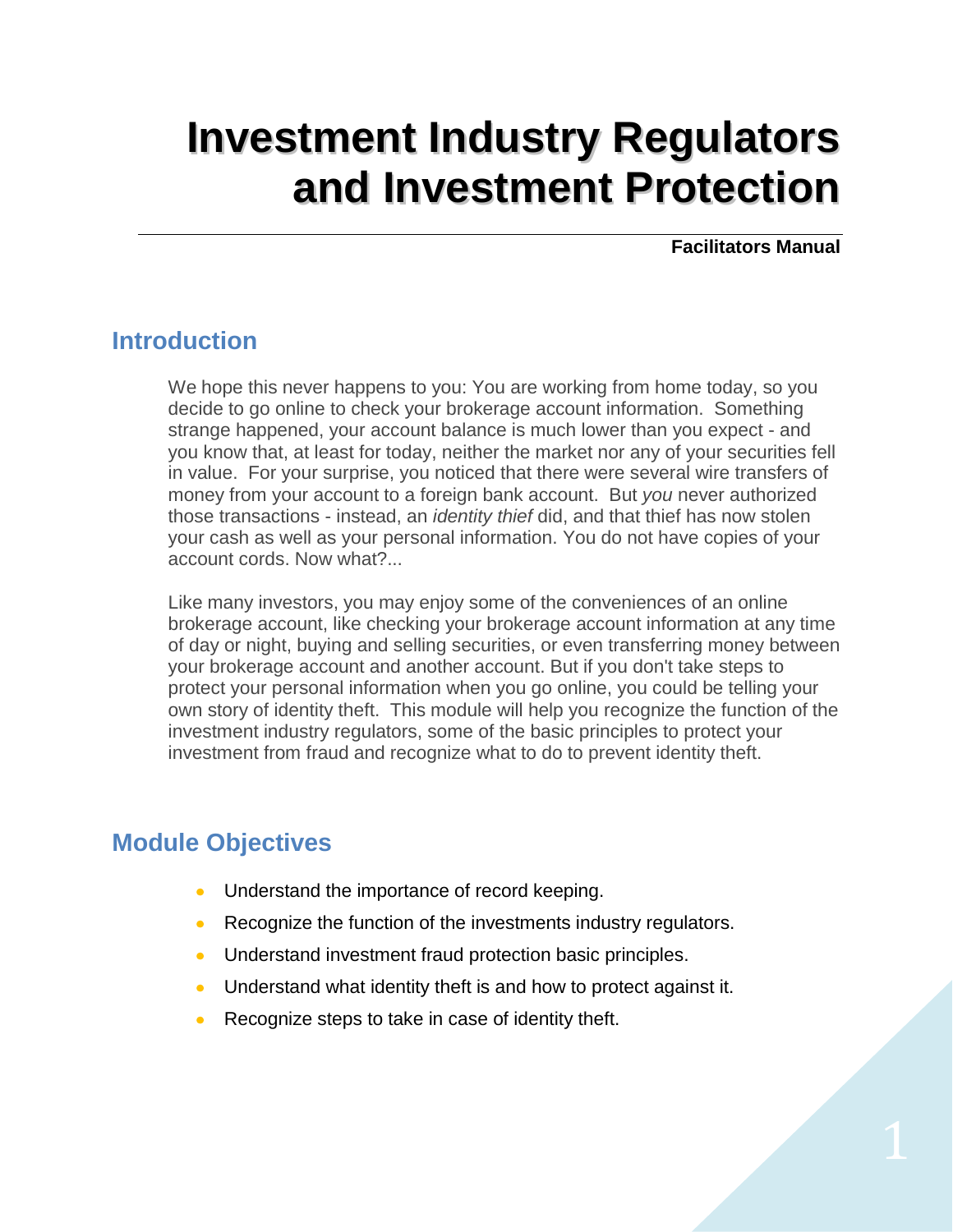### <span id="page-1-0"></span>**Recommended Time on Task by Lesson**

| Lesson<br>No. | <b>Lesson Title</b>         | Time<br><b>Required</b> |
|---------------|-----------------------------|-------------------------|
|               | Introduction                | 20 minutes              |
| M7.1          | Record keeping              | 30 minutes              |
| M7.2          | Protecting your investments | 40 minutes              |
| M7.3          | <b>Investment Fraud</b>     | 40 minutes              |

#### **Suggested Module Instructional Duration: 2.10 hours**

#### <span id="page-1-1"></span>**About This Manual**

This manual contains the same information provided in the instructional manual that the participants will have during the workshop. For each section, we provide specific suggestions and resources selected to help you deliver the classroom instruction. These include teaching tips, questions to generate classroom discussion, and a module PowerPoint presentation. In addition, every section or subject has additional reference materials that provide supplementary online instructional materials and resources. These were selected to provide the facilitator more information about the subject or materials, which could be used to enhance the delivery of instruction.

#### **Before the workshop session:**

- Before conducting the workshop, take time to familiarize yourself with the participant manual, exercises, additional learning resources, teaching tips and questions to generate discussion, and PowerPoint presentation.
- For classroom use, it is highly recommended to secure a flip chart, color  $\bullet$ markers, projector, and a laptop. Familiarize with setting up the equipment and with its operation.

#### **At the workshop:**

- $\bullet$ Welcome the participants. Ask participants to introduce themselves and share what their expectations are for this program, and what they hope to get out of the seminar. Write these down on a flip chart as they share. (This activity will help participants get to know each other and feel more comfortable and will also give you an idea of what they are expecting from the session.)
- Review the objectives of the session and the agenda. If applicable, hand out materials to participants. Using the module PowerPoint presentation review the module objectives: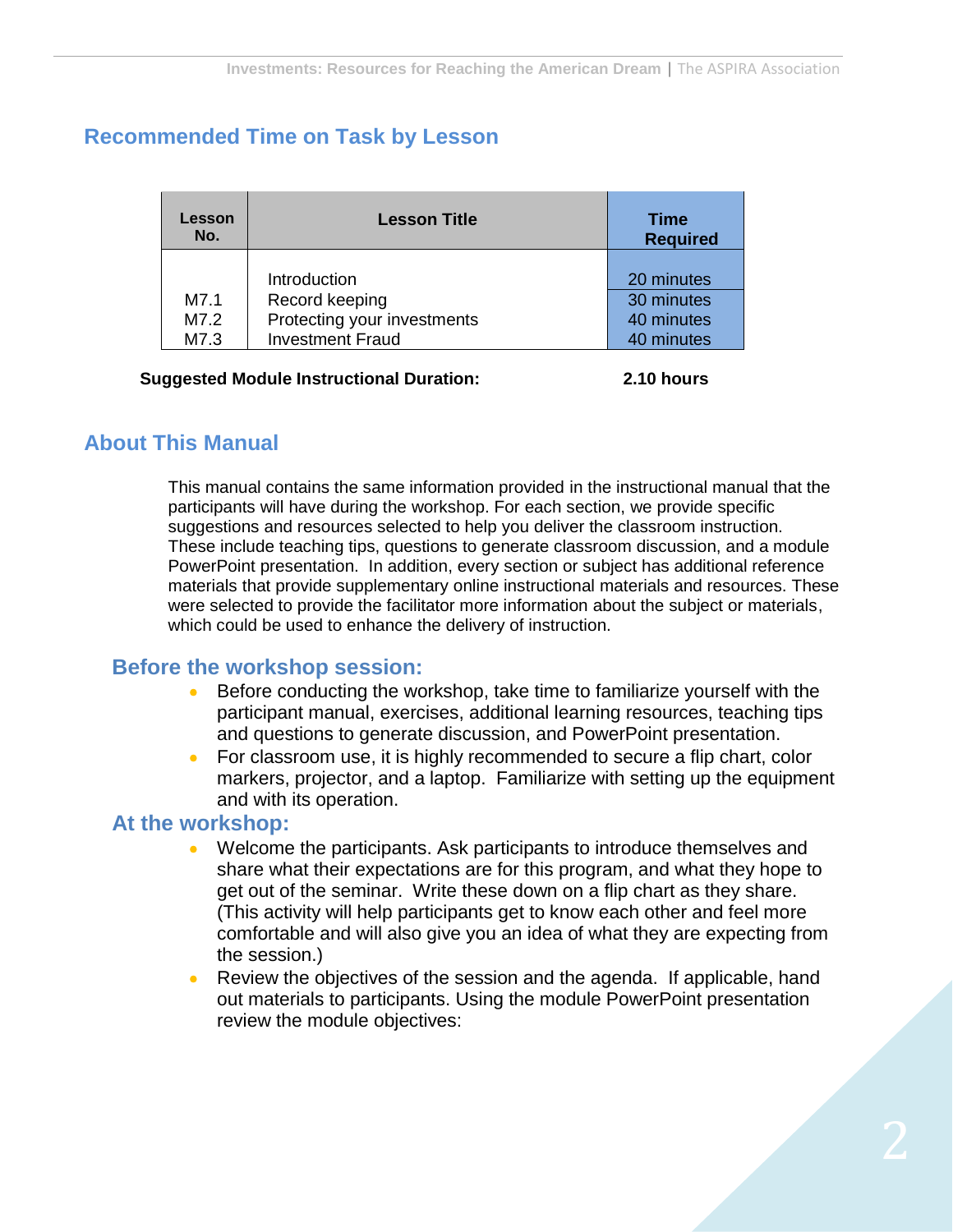

- $\bullet$ Use this time to listen as well as to manage expectations as to what will be accomplished during the lesson. Let participants know that their specific personal situations may not be able to be addressed directly in the lesson but that the information should be valuable to them.
- Make sure to schedule breaks after 1.5 hours of instruction.  $\bullet$
- Encourage participants to ask questions; try to create an interactive- $\bullet$ participatory learning environment. If you do not have the answer to a question, be honest and say: "I don't know the answer but I will *research it for you".* Bring the answer next day and explain where and how you found the answer.
- Do not ask personal questions to participants that could potentially disclose personal or confidential financial information. It is strongly recommended to always use hypothetical scenarios.
- Always use a flip chart to write down key concepts. At the end of the day, review the key learning concepts.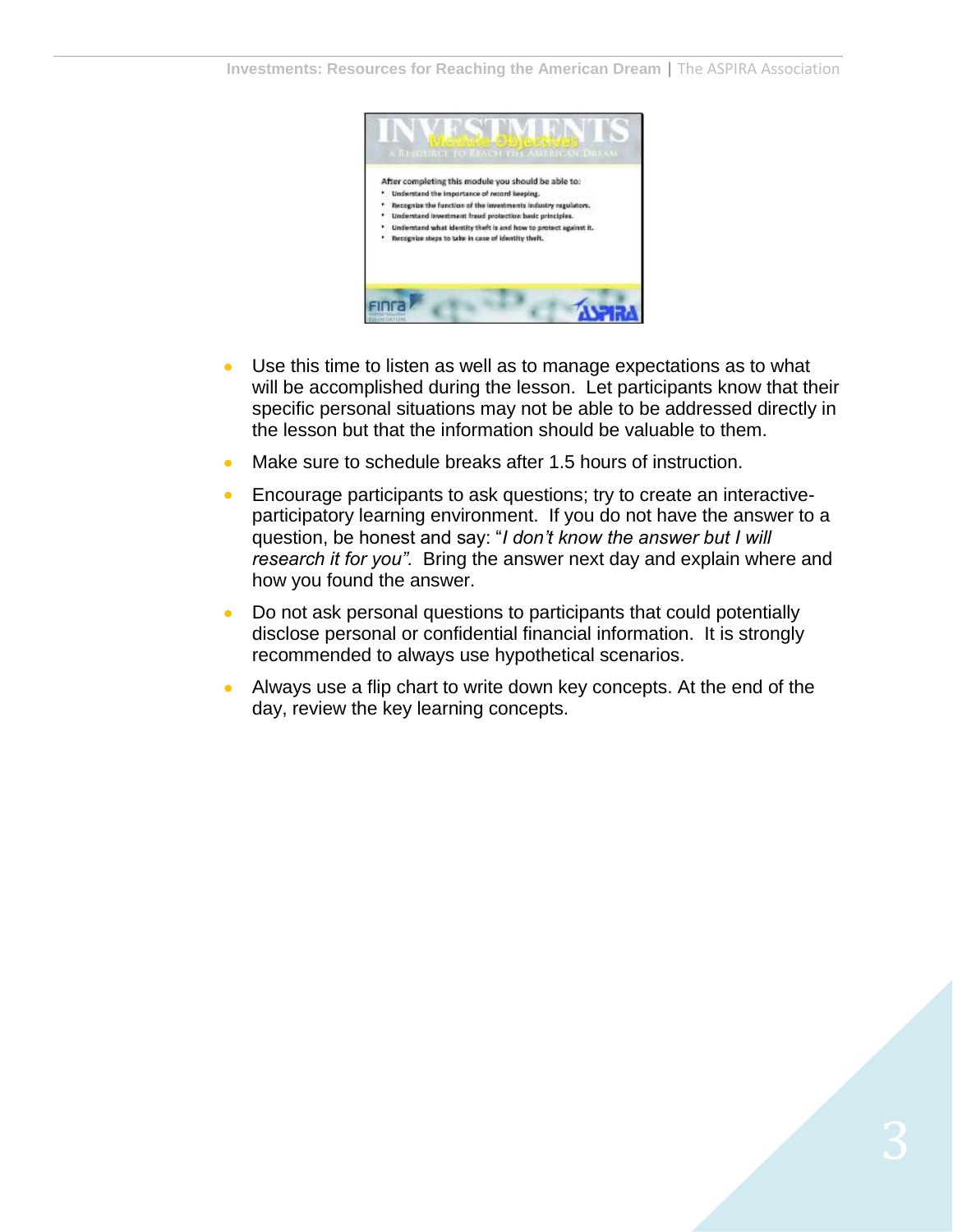### **Table of Content**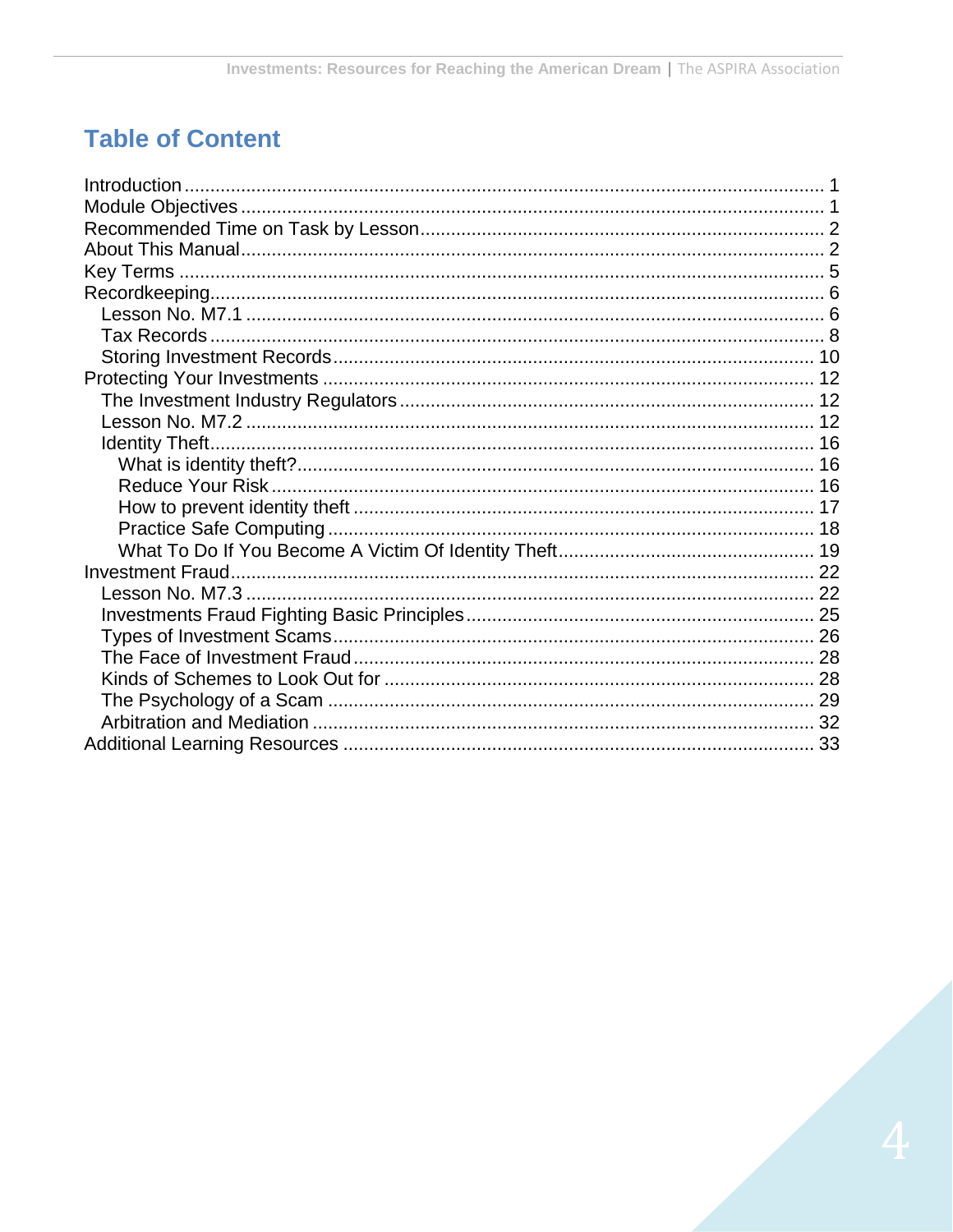### <span id="page-4-0"></span>**Key Terms**

- **Anti-Virus:** Antivirus component is designed to detect and destroy majority of the computer viruses and worms and many "trojan horses".
- **Baby Boomers:** Those born between 1946 and 1964, when birth rates rose sharply, and now a popular target group for marketers.
- **Browser:** Software program used to view and interact with various types of Internet resources available on the world wide web.
- **Cookie:** A small text file of information that certain Web sites attach to a user's hard drive while the user is browsing the Web site. A Cookie can contain information such as user ID, user preferences, archive shopping cart information, etc.
- **Credit Report:** A report outlining the credit history of an individual which includes current and previous debts, payment amounts, late payments and past due amounts and other related information on every credit source the individual has used.
- **Firewall:** A combination of hardware and software used to prevent access to private network resources.
- **Identity Theft:** The fraudulent act of collecting sufficient personal information about an individual in order that their identity can be assumed for the purposes of carrying out some other illegal or malicious activity.
- **Reverse Psychology:** The term "Reverse Psychology" describes the outcome where advocacy of one course of action persuades someone to do the opposite.
- **Scam:** A fraudulent business scheme.
- **Swindle:** To cheat or defraud of money or property.
- **Windows:** Microsoft Windows is a range of closed source proprietary commercial operating systems for personal computers and servers.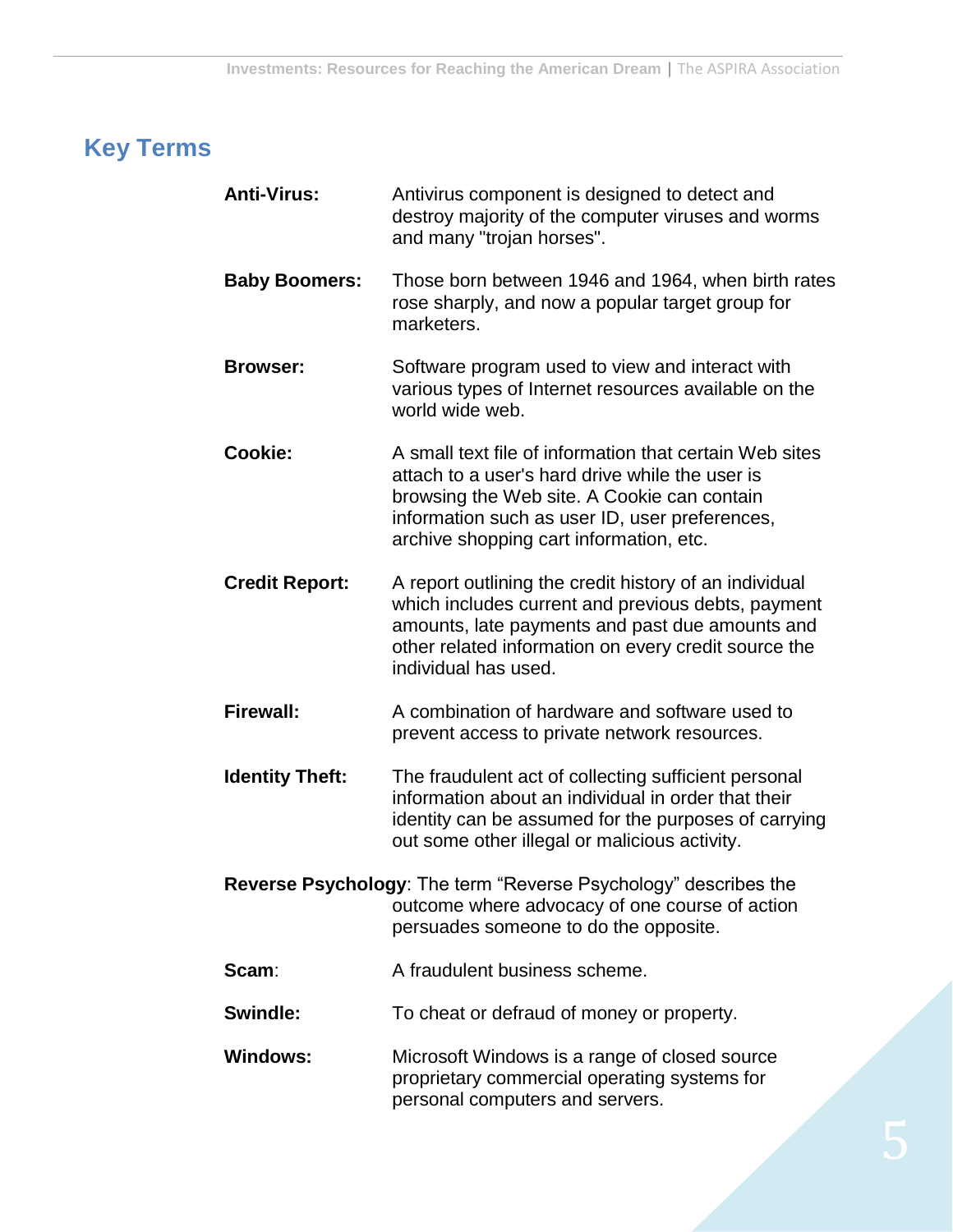### <span id="page-5-0"></span>**Recordkeeping**

<span id="page-5-1"></span>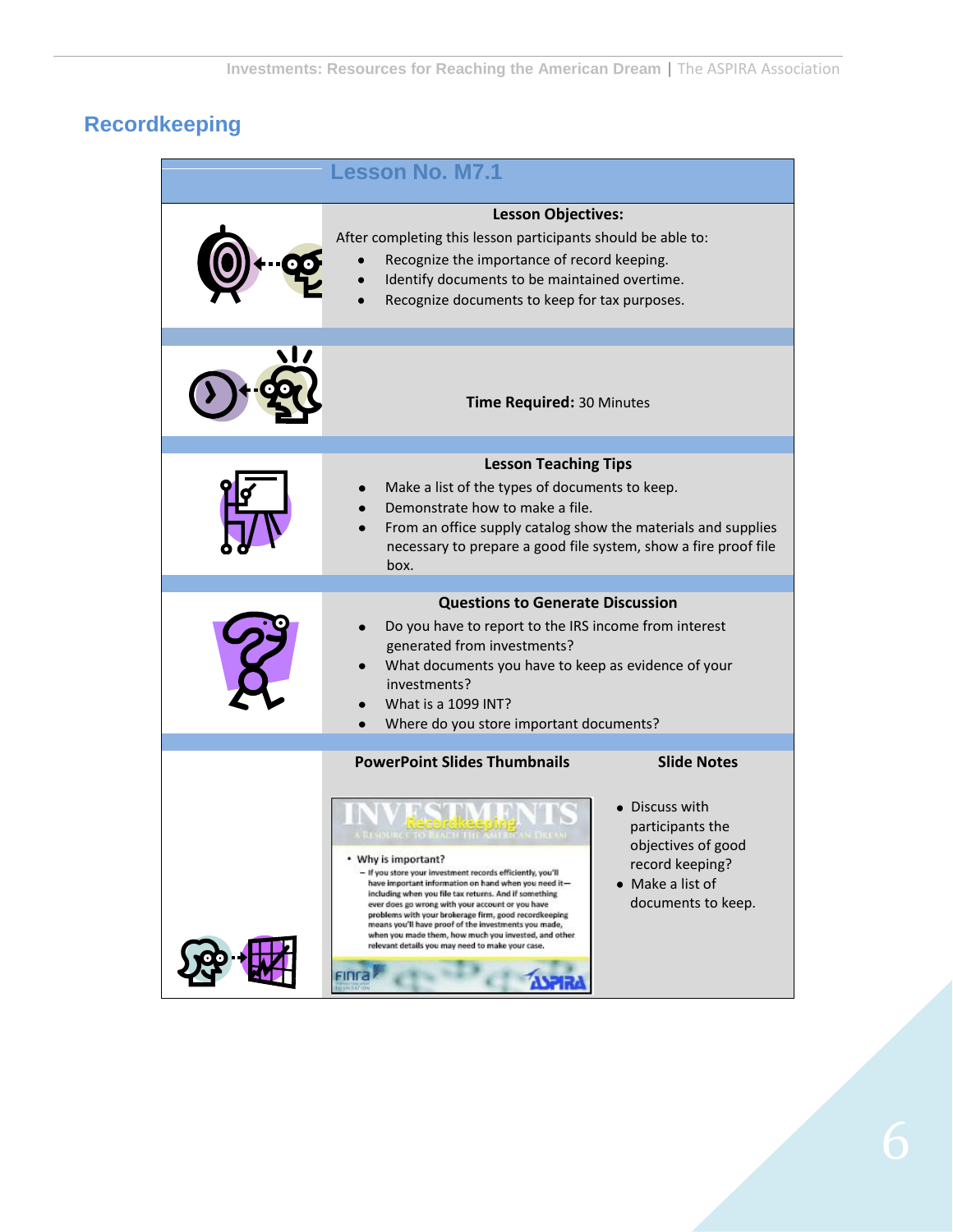| Make sure participants<br>understand that they<br>might need to report<br>. One of the most important reasons to keep good investment<br>interest income to the<br>records is to simplify the process of preparing your federal<br>income tax returns and state returns if they apply.<br>IRS.<br>- Keep a separate worksheet for each investment, showing when<br>you bought it, how much you spent, how many shares or units<br>Discuss what is a 1099<br>you bought, and what commission you paid-remember,<br>Int form.<br>commissions are considered part of the investment cost.<br>· If you receive an investment as a gift instead of buying it, you<br>might also record the former owner's cost basis if you know this<br>information                                                                                                                                                                                                                                                                                                                             |
|-----------------------------------------------------------------------------------------------------------------------------------------------------------------------------------------------------------------------------------------------------------------------------------------------------------------------------------------------------------------------------------------------------------------------------------------------------------------------------------------------------------------------------------------------------------------------------------------------------------------------------------------------------------------------------------------------------------------------------------------------------------------------------------------------------------------------------------------------------------------------------------------------------------------------------------------------------------------------------------------------------------------------------------------------------------------------------|
| Go through the list and<br>discuss the need to<br>keep these documents.<br>Long-term storage items should include:<br>End-of-year summary account statements from your brokerage firm, mutual fund<br>company, or other financial institution where you have an investment account, plus<br>statements from college savings plans and retirement savings plans.<br>Copies of your annual IRS Form 1000s, which show dividends, interest, and capital<br>gains from your investments.<br>Transaction records continning your purchase or sale of stocks, bonds, and other<br>investments. Your brokerage firm is not required to keep such records indelinitely, so<br>It's smart to hold onto this information yourself for at least three years after you've<br>sold an investment.<br>Copies of your federal and state tax returns going back seem years, along with<br>superting documentation.<br>Copies of your IRA and 400(k) plan documents. At your death, your baneficiaries will<br>wed this information to determine how to take distributions from your account |
|                                                                                                                                                                                                                                                                                                                                                                                                                                                                                                                                                                                                                                                                                                                                                                                                                                                                                                                                                                                                                                                                             |
| <b>Closure:</b><br>Review lesson objectives with participants.<br>Discuss with participants where and how they should keep<br>financial records (file systems, filing cabinets, fire proof boxes,<br>etc.)                                                                                                                                                                                                                                                                                                                                                                                                                                                                                                                                                                                                                                                                                                                                                                                                                                                                  |
|                                                                                                                                                                                                                                                                                                                                                                                                                                                                                                                                                                                                                                                                                                                                                                                                                                                                                                                                                                                                                                                                             |
| <b>Learning Assessment:</b><br>Ask participants to list documents to keep.<br>Ask for how long they need to keep documents.<br>Ask where and how they should keep investments records.                                                                                                                                                                                                                                                                                                                                                                                                                                                                                                                                                                                                                                                                                                                                                                                                                                                                                      |
| <b>Reference Materials</b>                                                                                                                                                                                                                                                                                                                                                                                                                                                                                                                                                                                                                                                                                                                                                                                                                                                                                                                                                                                                                                                  |
| IRS - Record Keeping<br>http://www.irs.gov/businesses/small/article/0,,id=985                                                                                                                                                                                                                                                                                                                                                                                                                                                                                                                                                                                                                                                                                                                                                                                                                                                                                                                                                                                               |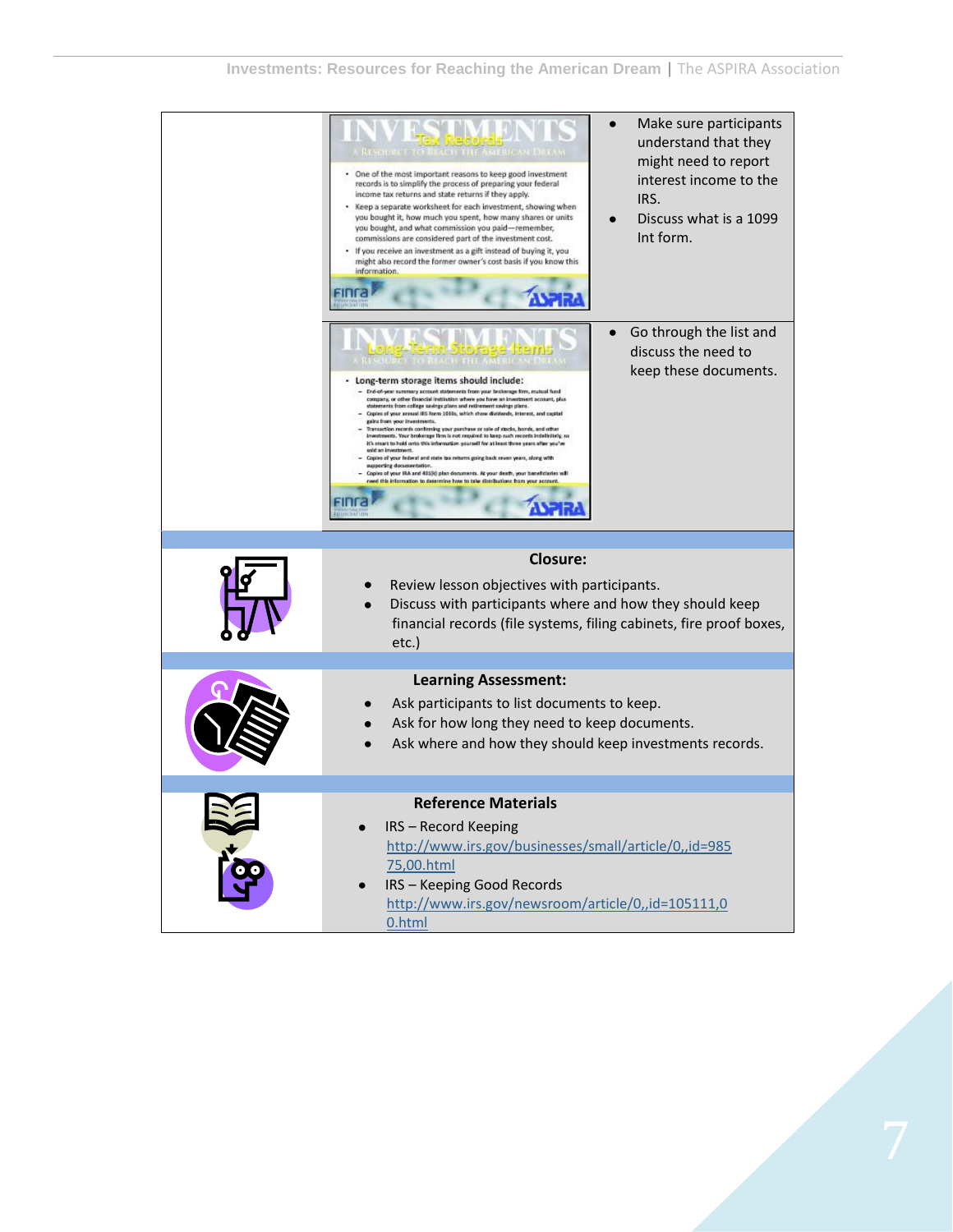When you invest, your accounts generate a great deal of paperwork, ranging from trade confirmations to monthly, quarterly, and annual account statements, and, of course, IRS Form 1099 tax records.<sup>1</sup>

At times you might find the volume overwhelming, especially as your portfolio expands. But reviewing and managing your account information is essential. It's the only way you'll know that money you sent to your mutual fund or brokerage account was invested, that the instructions you gave were followed, and that no unauthorized transactions were made.

If you store your investment records efficiently, you'll have important information on hand when you need it—including when you file tax returns. And if something ever does go wrong with your account or you have problems with your brokerage firm, good recordkeeping means you'll have proof of the investments you made, when you made them, how much you invested, and other relevant details you may need to make your case.

In fact, you may generate a little paperwork yourself. It's a good idea to put certain details of your investment questions, expectations, and transactions in writing. For example, if you question a specific transaction, you can begin with a phone call, but you'll want to write a follow-up letter or email. This paper trail can be an important part of making a formal complaint and pursuing a resolution.

### <span id="page-7-0"></span>**Tax Records**

**.** 

One of the most important reasons to keep good investment records is to simplify the process of preparing your federal income tax returns and state returns if they apply. Unless your investments are in a tax-deferred account such as an IRA or 401(k), you must pay income taxes if your stocks pay dividends, your mutual funds make distributions—even if the dividends and distributions were reinvested—or you collect interest income from your bonds and cash investments*.* You must also pay capital gains taxes if you sell your investments for more than you paid for them or if your mutual fund passes profits it makes from selling investments along to you as capital gains distributions. $2^2$ 

Whatever your tax liability, having the right information handy helps ensure that you pay what you owe—but not more. If you don't keep thorough investment tax records, you might find yourself spending hours at the last minute gathering

 $1$ <sup>1</sup> Prepared for the FINRA Foundation by Lightbulb Press, Inc., December 2007

 $2$  Prepared for the FINRA Foundation by Lightbulb Press, Inc., December 2007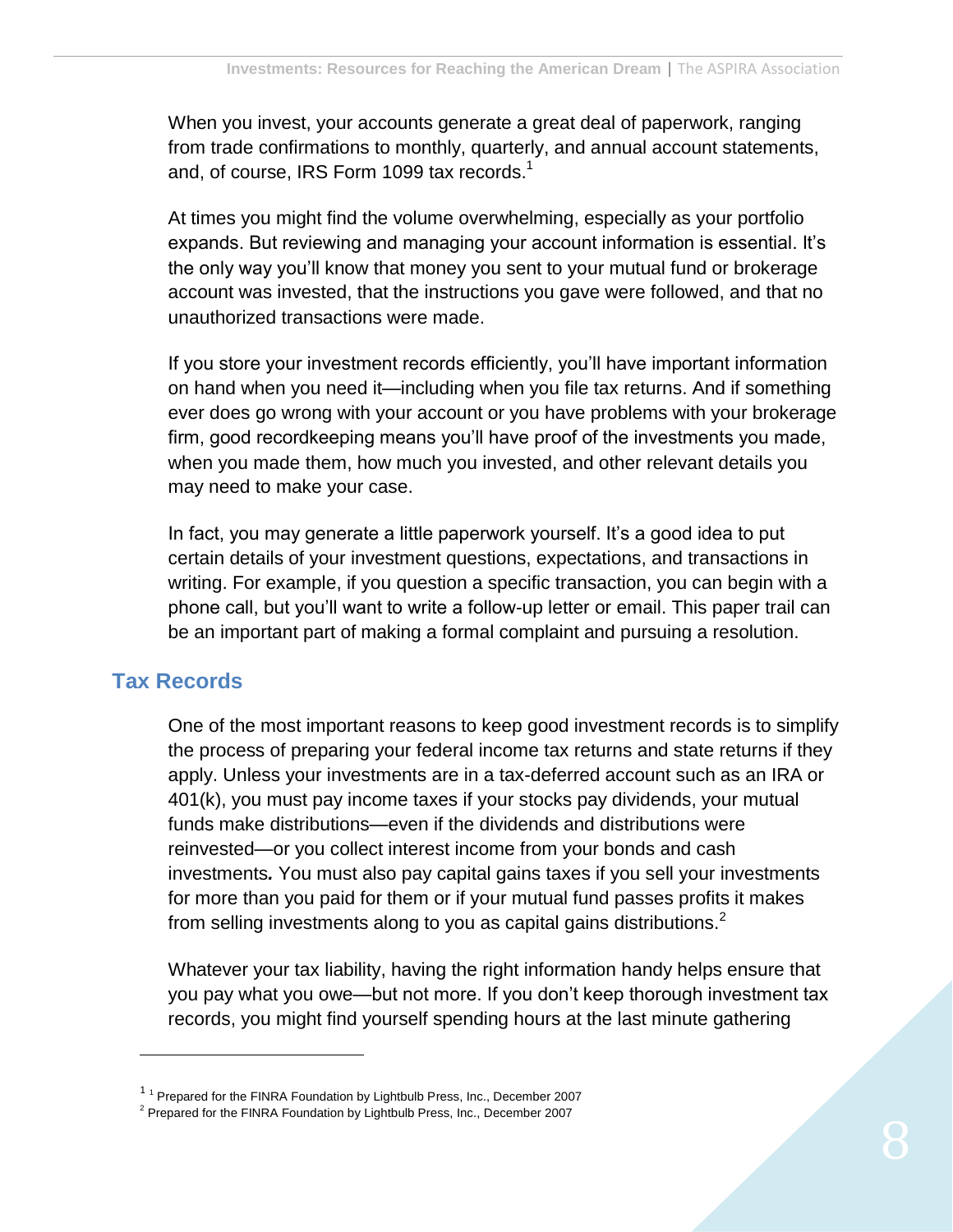information that you could have compiled as you went along. Simply hiring an accountant is not the solution to bad recordkeeping because you still have to provide the details the accountant needs to prepare your returns.

One approach to recordkeeping is to keep a separate worksheet for each investment, showing when you bought it, how much you spent, how many shares or units you bought, and what commission you paid—remember, commissions are considered part of the investment cost. Keep that paperwork in a file with your monthly and end-of-year statements, which keep you up-to-date with what's happening in your account.

By maintaining records, you'll have your cost basis, which is what you originally paid for an investment when you bought it, plus the cost of making the investment, such as commissions you paid. Knowing your cost basis is important when you sell an investment since you will either owe capital gains tax on any profit you earn or be able to use capital losses to offset other gains or ordinary income.

If you receive an investment as a gift instead of buying it, you might also record the former owner's cost basis if you know this information. And if you eventually gift your investments to other people, they will need to know your original cost basis as well. If you inherit an investment, you'll want a record of its market value on the day your benefactor's estate was valued.

<span id="page-8-0"></span>It's probably easiest to create your worksheets on a computer. Some software manufacturers sell computer applications designed specifically for recordkeeping. And popular money management programs can track your investments with minimal input from you, once you have set them up. If you do keep your records on a computer, though, be sure you back up those records electronically, and also consider keeping a printed backup in case there's a problem with your machine and your information is lost.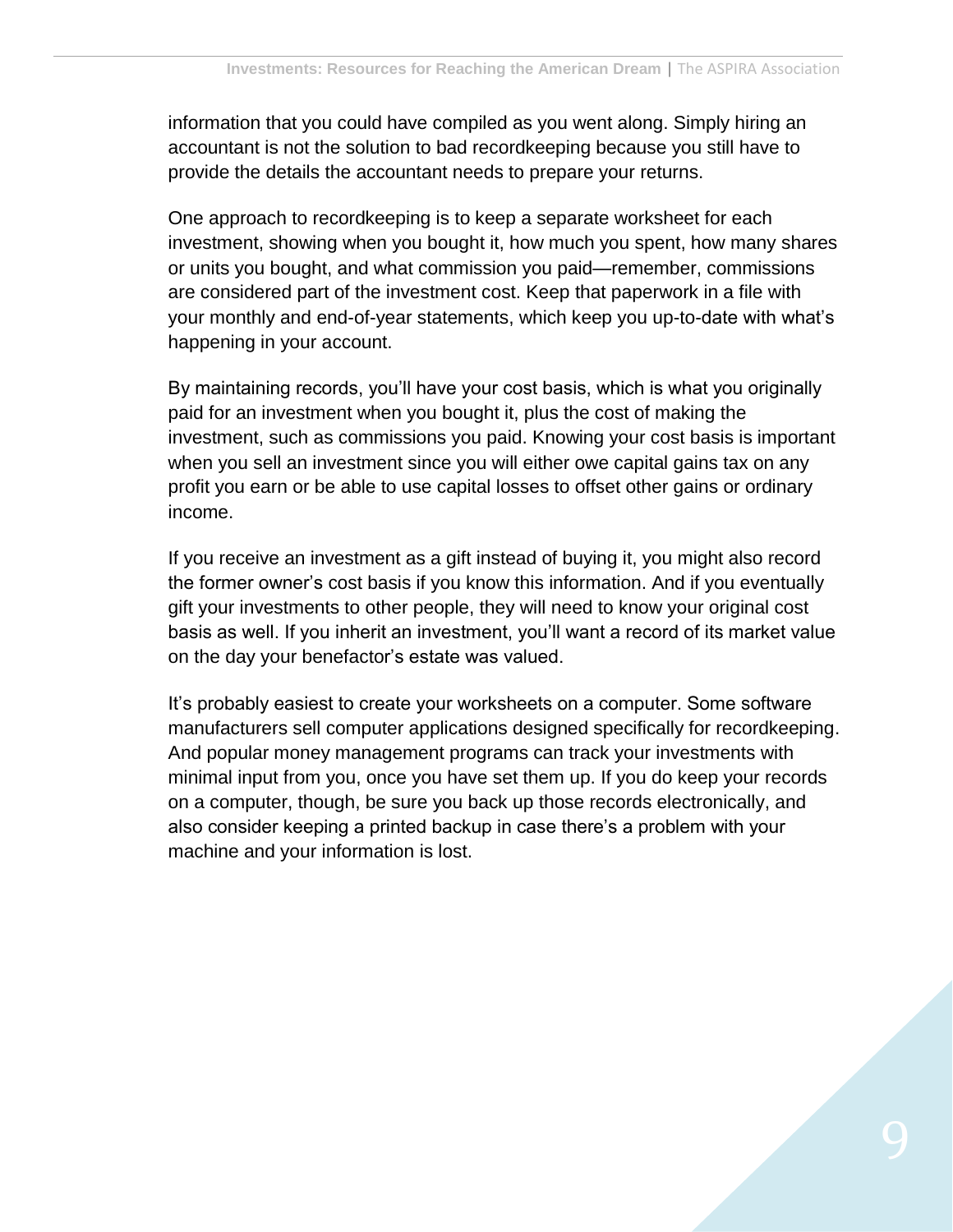#### **Storing Investment Records**

In addition to the records you keep yourself, you'll want to keep certain statements and other information your brokerage firm, mutual fund company, and other financial institutions send to you.<sup>3</sup>

It's smart to divide your investment records into those you'll use for short-term reference and those that go into long-term files, or storage for three to seven years or longer. Once a year, it's a good idea to overhaul your records, discarding those that you no longer need. For example, if your mutual fund company sends an end-of-year summary detailing all your transactions, you can usually discard the monthly statements you received throughout the year.

Long-term storage items should include:

- End-of-year summary account statements from your brokerage firm,  $\bullet$ mutual fund company, or other financial institution where you have an investment account, plus statements from college savings plans and retirement savings plans.
- Copies of your annual IRS Form 1099s, which show dividends, interest, and capital gains from your investments.
- Transaction records confirming your purchase or sale of stocks, bonds, and other investments. Your brokerage firm is not required to keep such records indefinitely, so it's smart to hold onto this information yourself for at least three years after you've sold an investment.
- $\bullet$ Copies of your federal and state tax returns going back seven years, along with supporting documentation.
- $\bullet$ Copies of your IRA and 401(k) plan documents. At your death, your beneficiaries will need this information to determine how to take distributions from your account.

Long-term storage is particularly important for tax records, which, of course, are often affected by your investments' performance. Although the Internal Revenue Service can normally audit your income tax returns for just three years, it can investigate your tax records for up to seven years. It's also important to keep any records of purchase for as long as you hold an investment, even if it's 20 years or more. All long-term storage items should be in a fireproof box at home or a safedeposit box at your bank.

**.** 

<sup>&</sup>lt;sup>3</sup> Prepared for the FINRA Foundation by Lightbulb Press, Inc. December 2007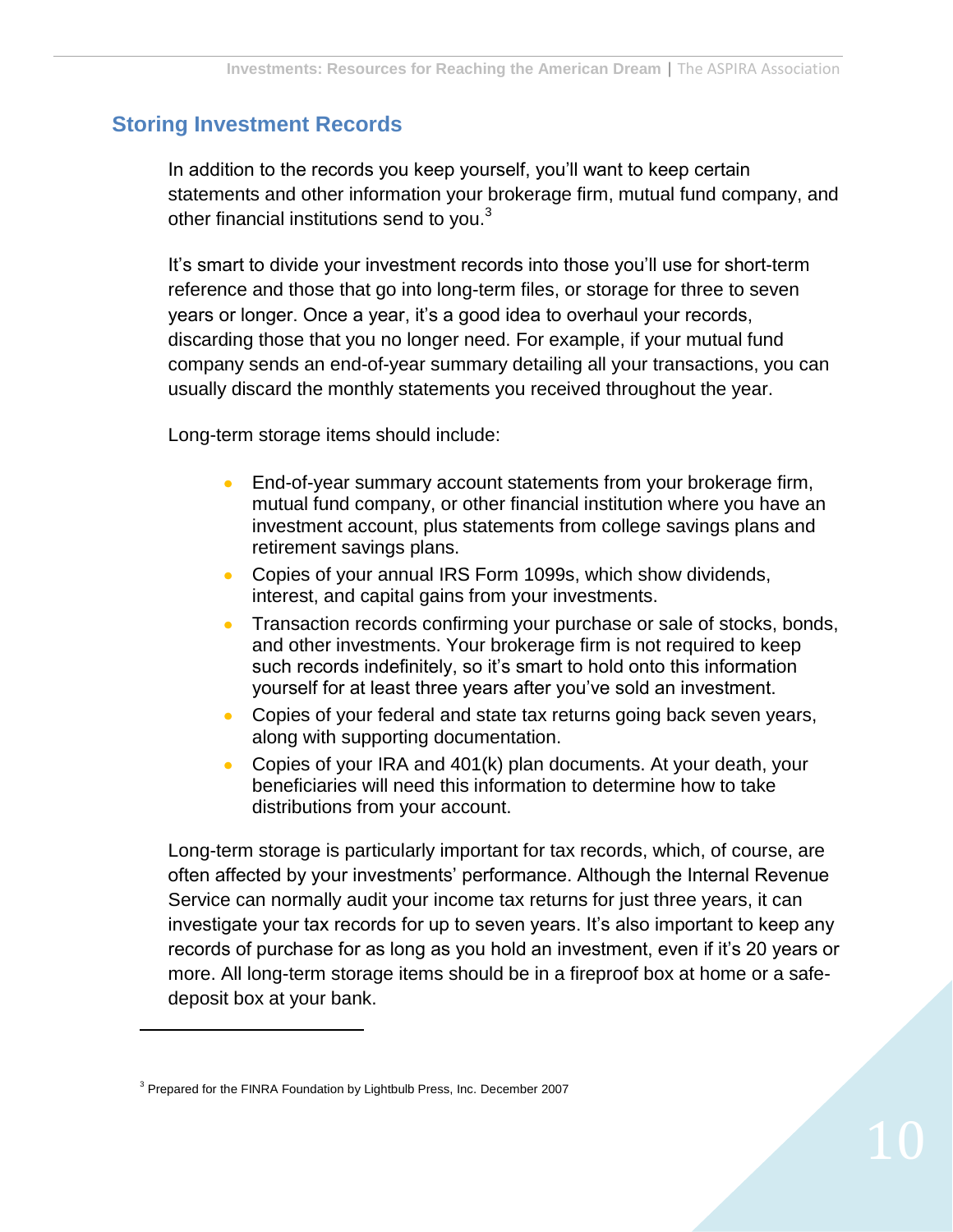When you do discard investment records, be absolutely sure that they don't fall into the wrong hands—identity theft is a fast-growing crime. To reduce the chances of a stranger accessing your information, you can destroy investment papers with a shredding machine, available at stationery and office supply stores, usually for less than \$100. Shredding is particularly important for any records bearing your account numbers and personal identification numbers.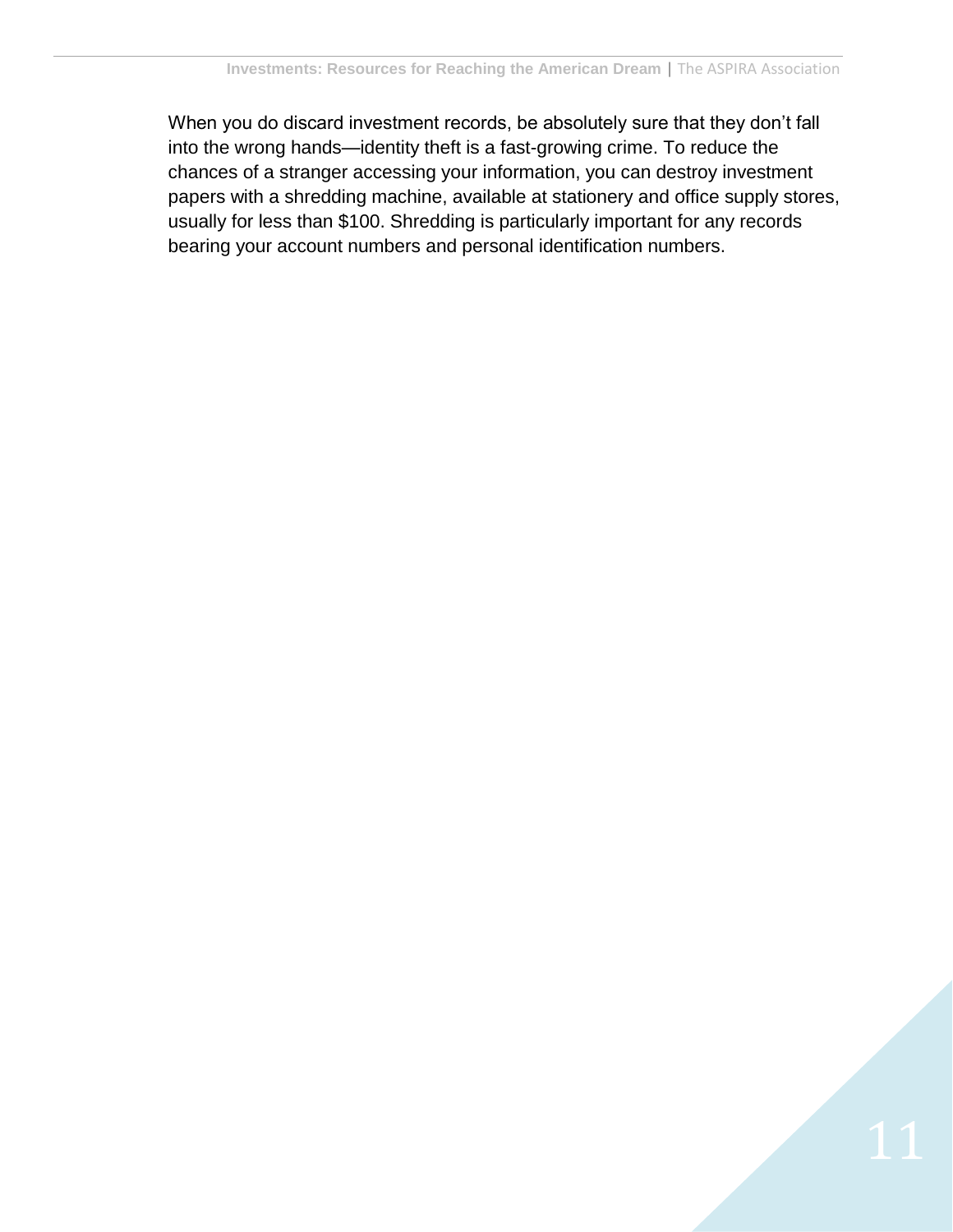## <span id="page-11-0"></span>**Protecting Your Investments**

### <span id="page-11-1"></span>**The Investment Industry Regulators**

<span id="page-11-2"></span>

| esson No. M7.2                                                                                                                                                                                                                                                                                                                                                                                                                                                                                                                                                                                                                                                                                                                                                                                          |                                                                                                                                                                                                                     |
|---------------------------------------------------------------------------------------------------------------------------------------------------------------------------------------------------------------------------------------------------------------------------------------------------------------------------------------------------------------------------------------------------------------------------------------------------------------------------------------------------------------------------------------------------------------------------------------------------------------------------------------------------------------------------------------------------------------------------------------------------------------------------------------------------------|---------------------------------------------------------------------------------------------------------------------------------------------------------------------------------------------------------------------|
| <b>Lesson Objectives:</b><br>After completing this lesson participants should be able to:<br>Recognize the basic steps for protecting investments from<br>fraud<br>Recognize the role of the investment industry regulators in<br>relation to fraud<br>Understand what identity theft is and how to prevent it                                                                                                                                                                                                                                                                                                                                                                                                                                                                                          |                                                                                                                                                                                                                     |
| Time Required: 40 Minutes                                                                                                                                                                                                                                                                                                                                                                                                                                                                                                                                                                                                                                                                                                                                                                               |                                                                                                                                                                                                                     |
| <b>Lesson Teaching Tips</b>                                                                                                                                                                                                                                                                                                                                                                                                                                                                                                                                                                                                                                                                                                                                                                             |                                                                                                                                                                                                                     |
| If Internet access is available at your location, visit the SEC and<br>FINRA Web sites to illustrate where fraud protection resources<br>are located.<br>Using the classroom video projection, show your computer<br>the firewall, the Internet Explorer phishing filter, and pop-up<br>blocker settings.                                                                                                                                                                                                                                                                                                                                                                                                                                                                                               | settings presenting the Windows control panel security center,                                                                                                                                                      |
| <b>Questions to Generate Discussion</b>                                                                                                                                                                                                                                                                                                                                                                                                                                                                                                                                                                                                                                                                                                                                                                 |                                                                                                                                                                                                                     |
| Do you know how the investment industry is regulated?<br>Have you heard about SEC and FINRA?<br>Do you have a friend or relation which identity has been<br>stolen?<br>How can you protect yourself from identity theft?                                                                                                                                                                                                                                                                                                                                                                                                                                                                                                                                                                                |                                                                                                                                                                                                                     |
| <b>PowerPoint Slides Thumbnails</b>                                                                                                                                                                                                                                                                                                                                                                                                                                                                                                                                                                                                                                                                                                                                                                     | <b>Slide Notes</b>                                                                                                                                                                                                  |
| . The Securities and Exchange Commission (SEC) is the government agency<br>charged with protecting investors and maintaining the integrity of the<br>securities markets. Among other activities, the SEC focuses on making<br>sure securities players disclose information that investors need.<br>FINSA is the primary private sector regulator of the securities industry.<br>FINRA is involved in writing rules, oversight, education, and arbitration.<br>Created in July 2007 through the consolidation of NASD and the member<br>regulation, enforcement and arbitration functions of the New York Stock<br>Eachange, FINRA is dedicated to investor protection and market integrity<br>through effective and efficient regulation and complementary<br>compliance and technology-based services. | Discuss what is the role<br>$\bullet$<br>of each of these<br>organizations.<br>• Visit their Web sites and<br>familiarize participants<br>with their resources,<br>especially those related<br>to fraud prevention. |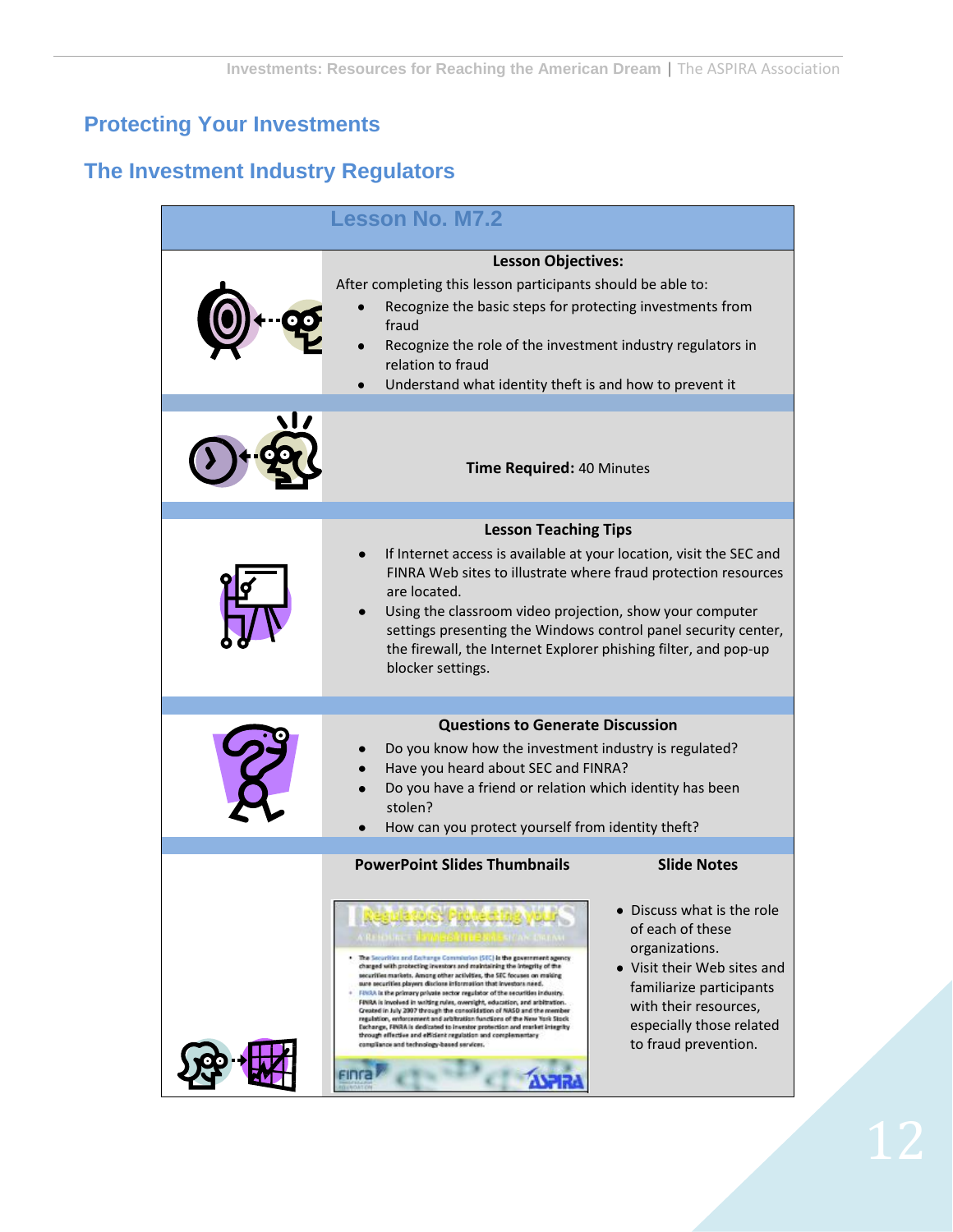

Identity theft prevention is the most important step; invest a little time and money in taking the necessary steps, the cost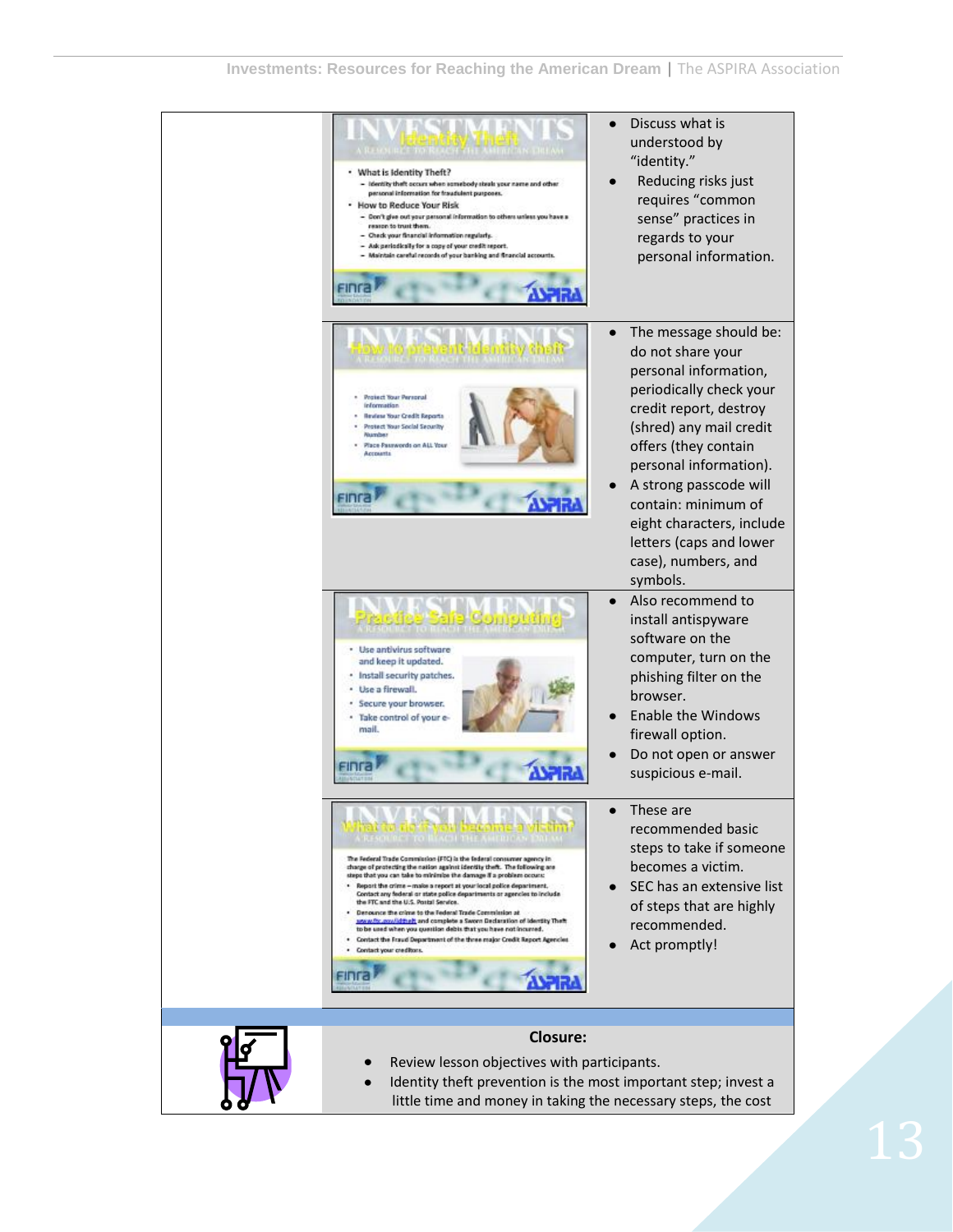| (financial and emotional) associated to identity theft are<br>extremely high.                                                                                                                                                                                                        |
|--------------------------------------------------------------------------------------------------------------------------------------------------------------------------------------------------------------------------------------------------------------------------------------|
| <b>Learning Assessment:</b><br>Ask participants to define what identity theft is.<br>Where can they find resources for learning how to protect<br>themselves and their families against identity theft?<br>What needs to be done in order to cope if an identity has<br>been stolen? |
| <b>Reference Materials</b><br>Deter, defend, detect avoid identity theft – Federal<br><b>Trade Commission</b><br>http://www.ftc.gov/bcp/edu/microsites/idtheft/                                                                                                                      |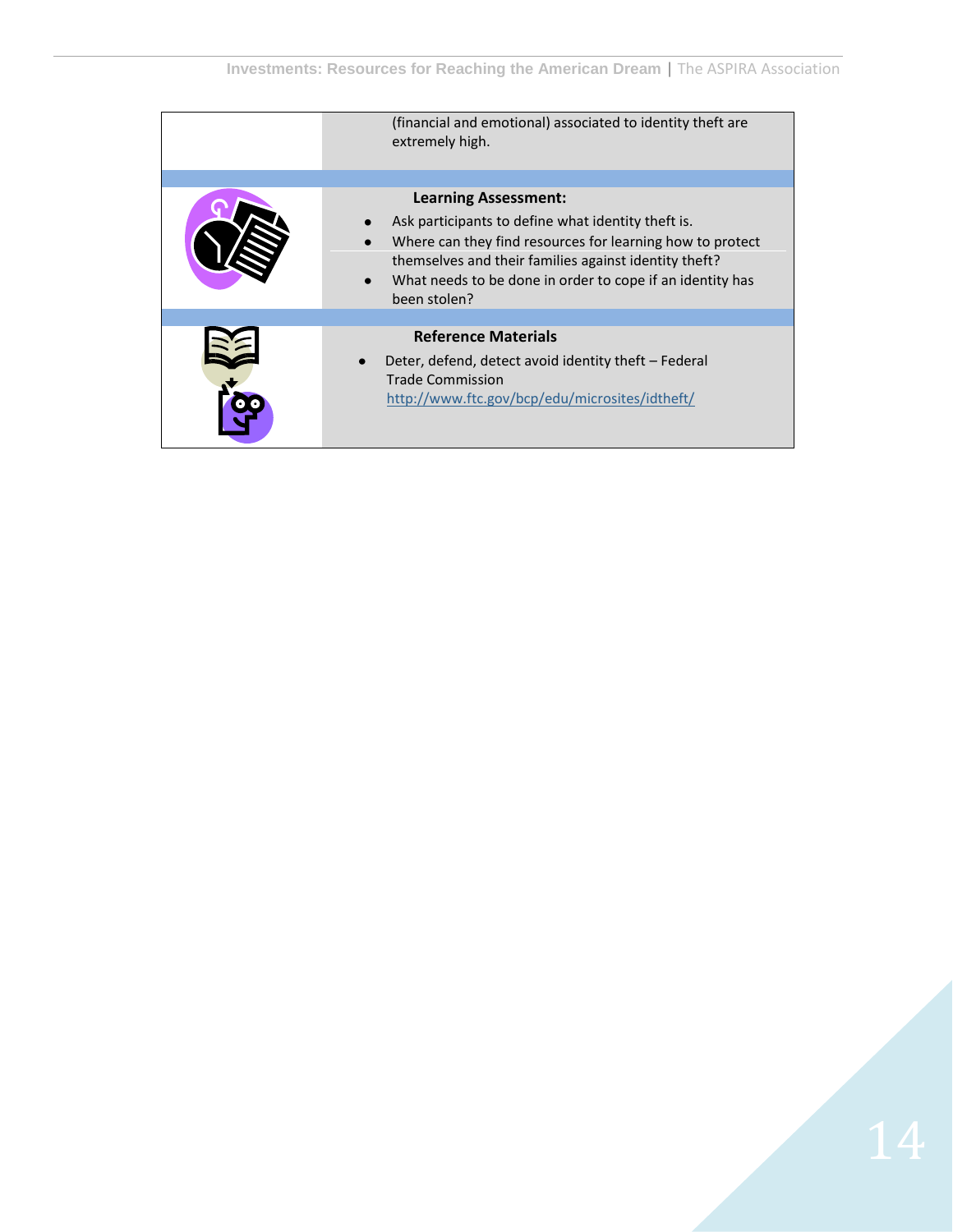Investing is not done in a vacuum. The securities industry is highly regulated. It's important to know that securities regulators are here to protect your investments.

The main players include the following:

- The Securities and Exchange Commission (SEC) is the government agency charged with protecting investors and maintaining the integrity of the securities markets. Among other activities, the SEC focuses on making sure securities players disclose information that investors need.
- FINRA (formerly the National Association of Securities Dealers) is the primary private sector regulator of the securities industry. FINRA is involved in writing rules, oversight, education, and arbitration.



Industry associations also exist to oversee parts of the securities industry, including associations such as the International Association of Financial Planners (IAFP) and the Institute of Certified Financial Planners (ICFP). Neither of these are government organizations. Because they are industry-based overseers of the industry, some experts caution that they may protect their members more than the public.

If you ever run into problems of unethical or illegal behavior when investing—or, more importantly, if you are able to spot potential problems before they happen—you might want to consider filing a complaint with the SEC ( [http://www.sec.gov/\)](http://www.sec.gov/) or FINRA [\(http://www.finra.org/index.htm](http://www.finra.org/index.htm) ). Visit their web sites for more information on how to do this.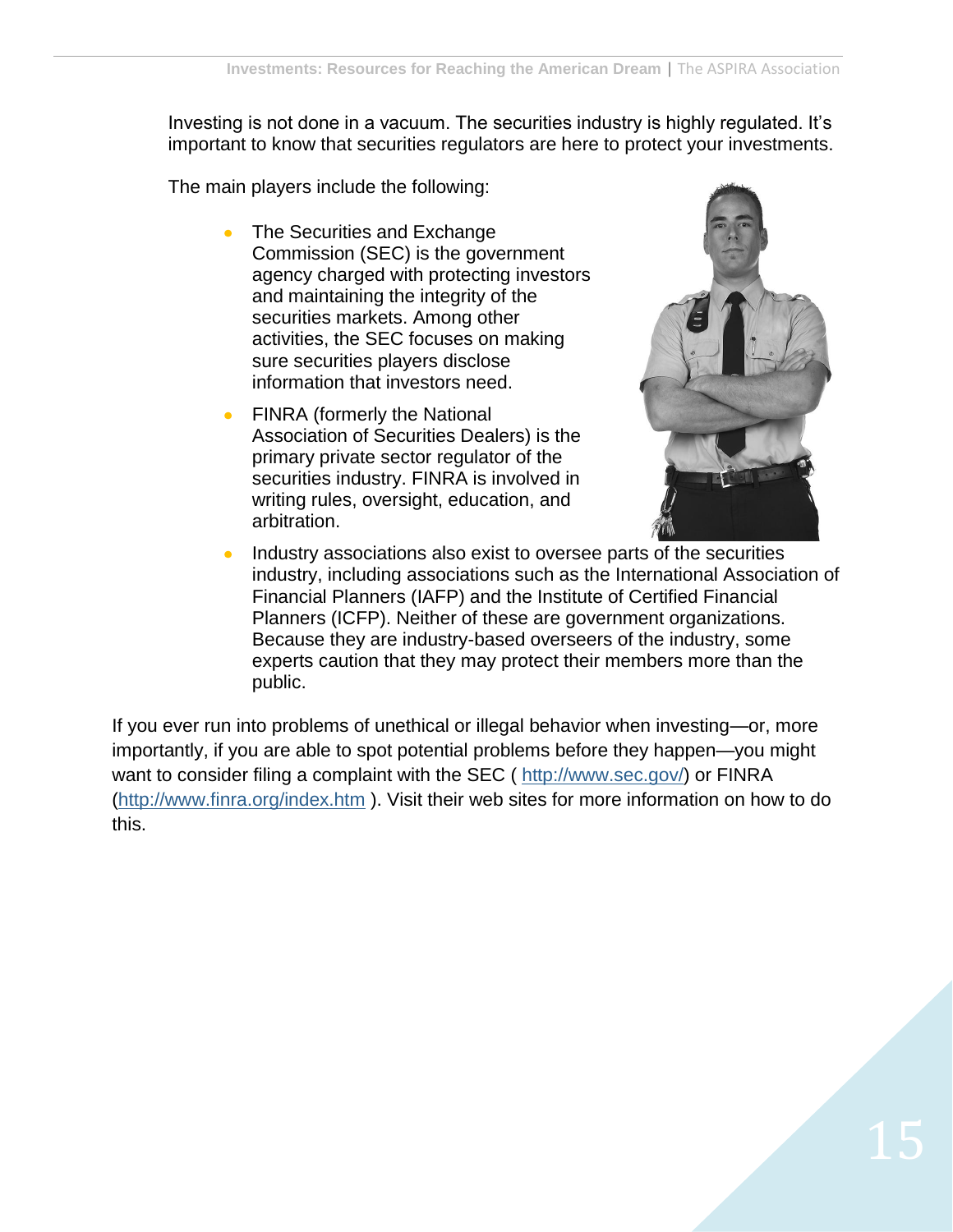#### <span id="page-15-0"></span>**Identity Theft**

According to a Federal Trade Commission survey, identity theft is the fastest growing crime in America; 9.9 MILLION victims were reported last year! Generally speaking, federal law says you—the victim of credit or banking fraud are liable for only the first \$50 of your losses if you notify financial institutions within two days of learning of the loss. In the case of credit cards, many financial institutions will even waive that amount. In the case of credit cards, debit, and ATM cards liabilities are different and rely on the policies of each bank or financial institution.

### <span id="page-15-1"></span>**What is identity theft?**

Identity theft occurs when somebody steals your name and other personal information for fraudulent purposes. Identity theft is a form of identity crime, where somebody uses a false identity to commit a crime.

#### <span id="page-15-2"></span>**Reduce Your Risk**

To reduce or minimize the risk of becoming a victim of identity theft or fraud, there are some basic steps you can take. For starters, just remember the word "**SCAM.**"

- **S** Be **stingy** about giving out your personal information to others unless you have a reason to trust them, regardless of where you are. If someone you don't know calls you on the telephone and offers you the chance to receive a "major" credit card, a prize, or other valuable item, but asks you for personal data — such as your Social Security number, credit card number or expiration date, or mother's maiden name — ask them to send you a written application form.
- **C - Check** your financial information regularly, and look for what should be there and what shouldn't. If you have bank or credit card accounts, you should be receiving monthly statements that list transactions for the most recent month or reporting period. If you're not receiving monthly statements for the accounts you know you have, call the financial institution or credit card company immediately and ask for them.
- **A - Ask** periodically for a copy of your credit report. Your credit report should list all bank and financial accounts under your name, and will provide other indications of whether someone has wrongfully opened or used any accounts in your name.
- **M - Maintain** careful records of your banking and financial accounts. Even though financial institutions are required to maintain copies of your checks, debit transactions, and similar transactions for five years, you should retain your monthly statements and checks for at least one year, if not more. If you need to dispute a particular check or a transaction, especially if they purport to bear your signatures, your original records will be more immediately accessible and useful to the institutions that you have contacted.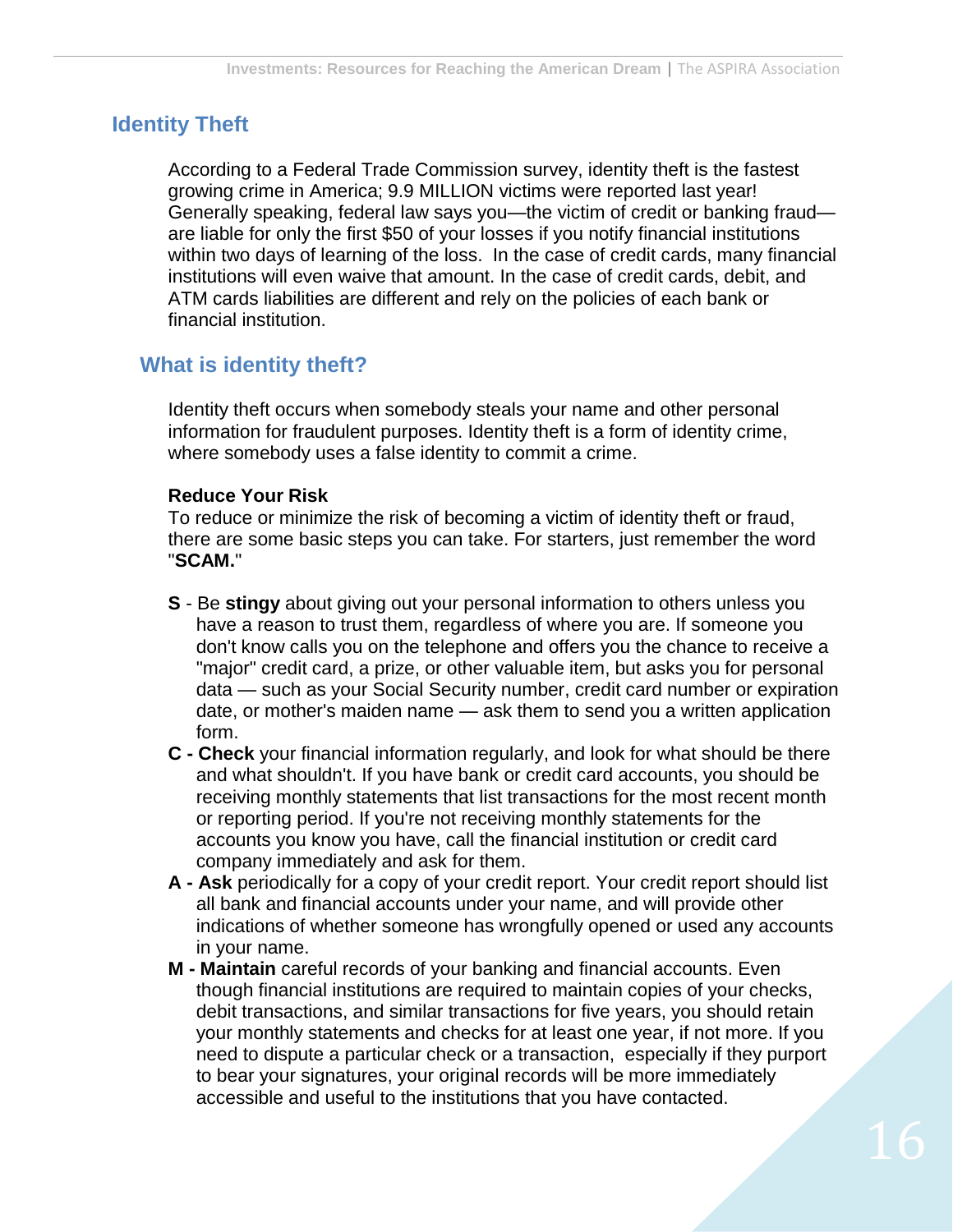#### <span id="page-16-0"></span>**How to prevent identity theft**

It pays to prevent identity theft because once it happens to you it can take years to clean up the mess. There are several important things you need to pay attention for protecting yourself from identity theft, including:

#### **Protect Your Personal Information**

The same way you protect your wallet from getting stolen you should  $\bullet$ buy a shredder to shred all mail containing personal or financial information.

#### **Review Your Credit Reports**

• Review periodically your credit reports as they are crucial to your ability to obtain credit, and it is very important to make sure all of the information your credit report contains is accurate.

#### **Protect Your Social Security Number**

• Do not carry your Social Security card in your wallet.

#### **Place Passwords on Your Accounts**

- All banks, credit card companies, and phone companies will allow you  $\bullet$ to password-protect your accounts. This way, if an identity thief tries to access information about your account by pretending to be you, they will be asked to provide the account password.
- **Choose a password that you will remember**, but cannot be easily  $\bullet$ guessed. Ideally your selected password will include some numbers as well as letters, and other special characters. Example: 1wdcVFR\$&23
- Take care when entering your password to ensure others cannot see what you are entering.
- $\bullet$ **Change your password regularly**. If you ever believe someone may know your password then change it immediately. Your password is something that should be unique to you and your online financial service.
- $\bullet$ **Never write your password down,** store it on your computer and/or mobile device or utilize any functionality offered that will automatically fill/complete the password field. Passwords should be committed to memory.
- Never tell anyone your password. Your password is yours and yours alone. Brokers or bank staff should never ask you for your password under any circumstances. **Never provide this information if requested**.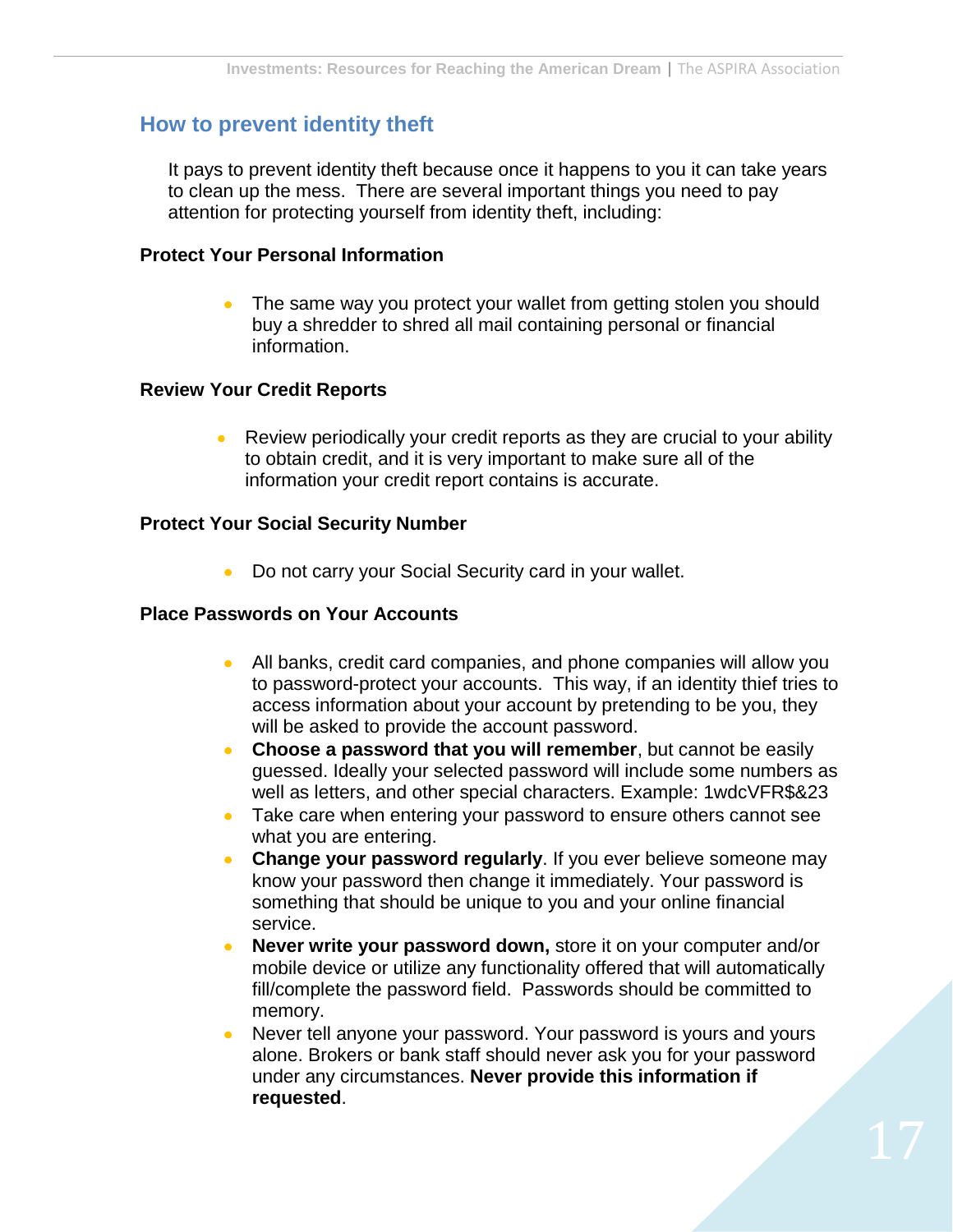### <span id="page-17-0"></span>Practice Safe Computing

- $\bullet$ **Use antivirus software and keep it updated.** You should check for new definition updates daily. Most antivirus software can be configured to do this automatically.
- $\bullet$ **Install security patches.** Vulnerabilities in software are constantly being discovered and they don't discriminate by vendor or platform. It's not simply a matter of updating Windows; at least monthly, check for and apply updates for all software you use.
- **Use a firewall.** No Internet connection is safe without one. Firewalls  $\bullet$ are necessary even if you have a dial-up Internet connection - it takes only minutes for a non-firewalled computer to be infected.
- **Secure your browser.** If you use Internet Explorer, you will be able to  $\bullet$ take advantage of the security zones settings to ensure optimum browsing safety. Not only will you enjoy safer browsing, you'll be able to eliminate unwanted pop-ups as well.
- **Take control of your e-mail.** Do not answer e-mails that appear to be from a bank, investment firm, or credit card company asking for personal information or to log on to update their records. Legitimate companies don't do this, and it is best to not even respond. If you are curious about where the e-mail came from, you can call your investment consultant, bank, or credit card company to confirm (make sure to use the legitimate phone number from your paper account statement or from the back of your credit card – and not the phone number provided in the e-mail).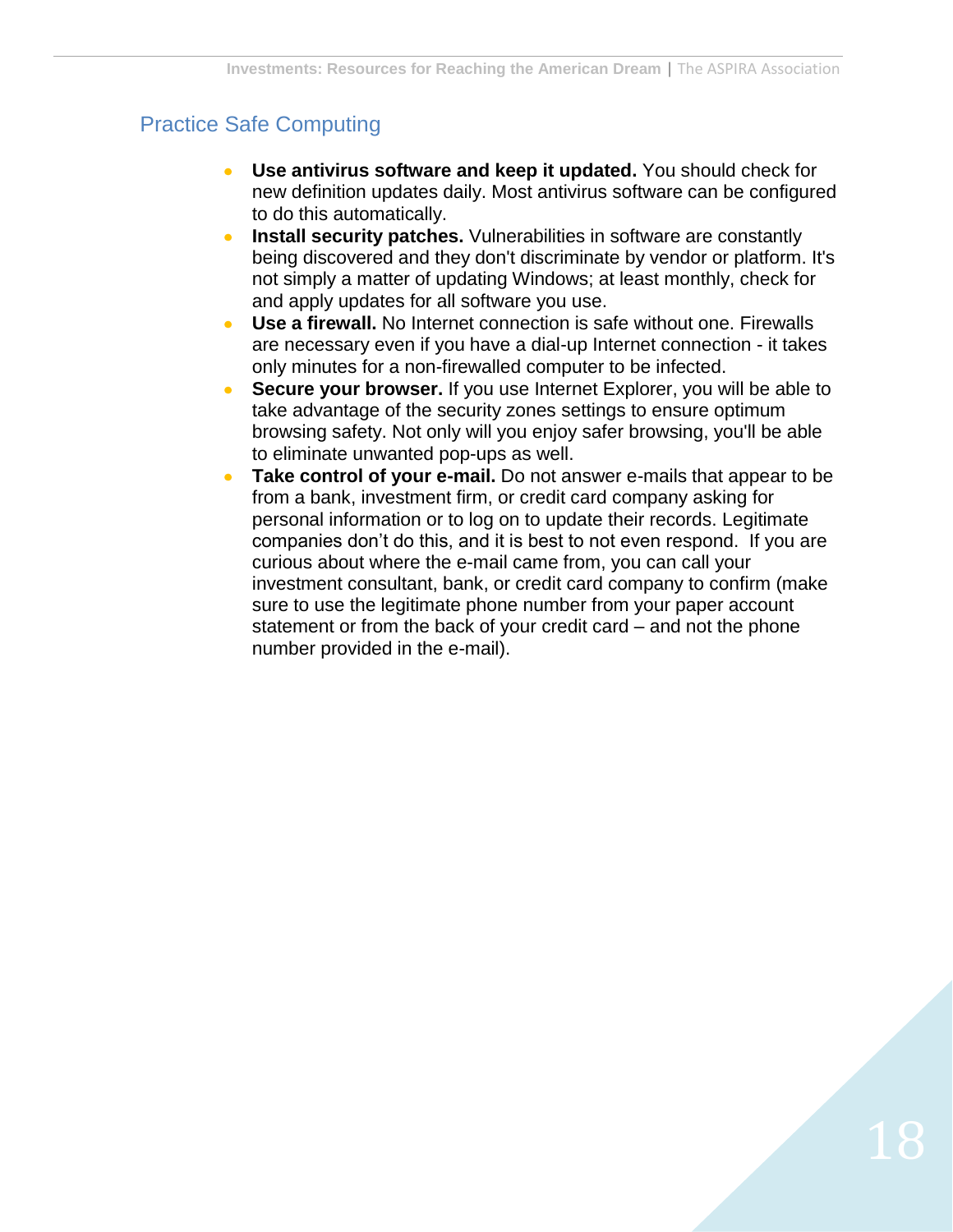### <span id="page-18-0"></span>**What To Do If You Become A Victim Of Identity Theft**

The Federal Trade Commission (FTC) is the federal consumer agency in charge of protecting the nation against identity theft. It has set up a Web site as a onestop national resource about the crime of identity theft.

The following are steps that you can take to minimize the damage if a problem occurs:

- **Report the crime to your local police or sheriff's department right**   $\bullet$  . **away**. You might also need to report it to police department(s) where the crime occurred if it's somewhere other than where you live. Give them as much documented evidence as possible. *Make sure the police report lists the fraudulent accounts* . *Get a copy of the report, which is called an "identity theft report" under the FCRA.* Keep the phone number of your investigator handy and give it to creditors and others who require verification of your case. Credit card companies and banks may require you to show the report in order to verify the crime.
- **Denounce the crime to the Federal Trade Commission** at [www.ftc.gov/idtheft](http://www.ftc.gov/idtheft) and complete a Sworn Declaration of Identity Theft to be used when you question debts that you have not incurred.

FTC regulations define an "identity theft report" to include a report made to a *local, state, or federal* law enforcement agency. If your local police department refuses to file a report and your situation involves fraudulent use of the U.S. mail, you can obtain an identity theft report from the U.S. Postal Inspector. If your case involves fraudulent use of a driver's license in your name, you might be able to obtain a report from your state's Department of Motor Vehicles.

**Fraud involving U.S. mail.** Notify the local Postal Inspector if you  $\bullet$ suspect an unauthorized change of your address with the post office or if the U.S mail has been used to commit fraud. Find out where fraudulent credit cards were sent. Notify the local Postmaster to forward all mail in your name to your own address. You may also need to talk with the mail carrier. Call the U.S. Postal Service to find the nearest Postal Inspector at (800) 275-8777 or visit its web site at [www.usps.com/postalinspectors.](http://www.usps.gov/websites/depart/inspect) The online complaint form is available at

[www.usps.com/postalinspectors/fraud/MailFraudComplaint.htm.](http://www.usps.com/postalinspectors/fraud/MailFraudComplaint.htm) Or you can mail your complaint to: U.S. Postal Service, Criminal Investigations Service Center, Attn: Mail Fraud, 222 S. Riverside Plaza Suite 1250, Chicago, IL 60606-6100.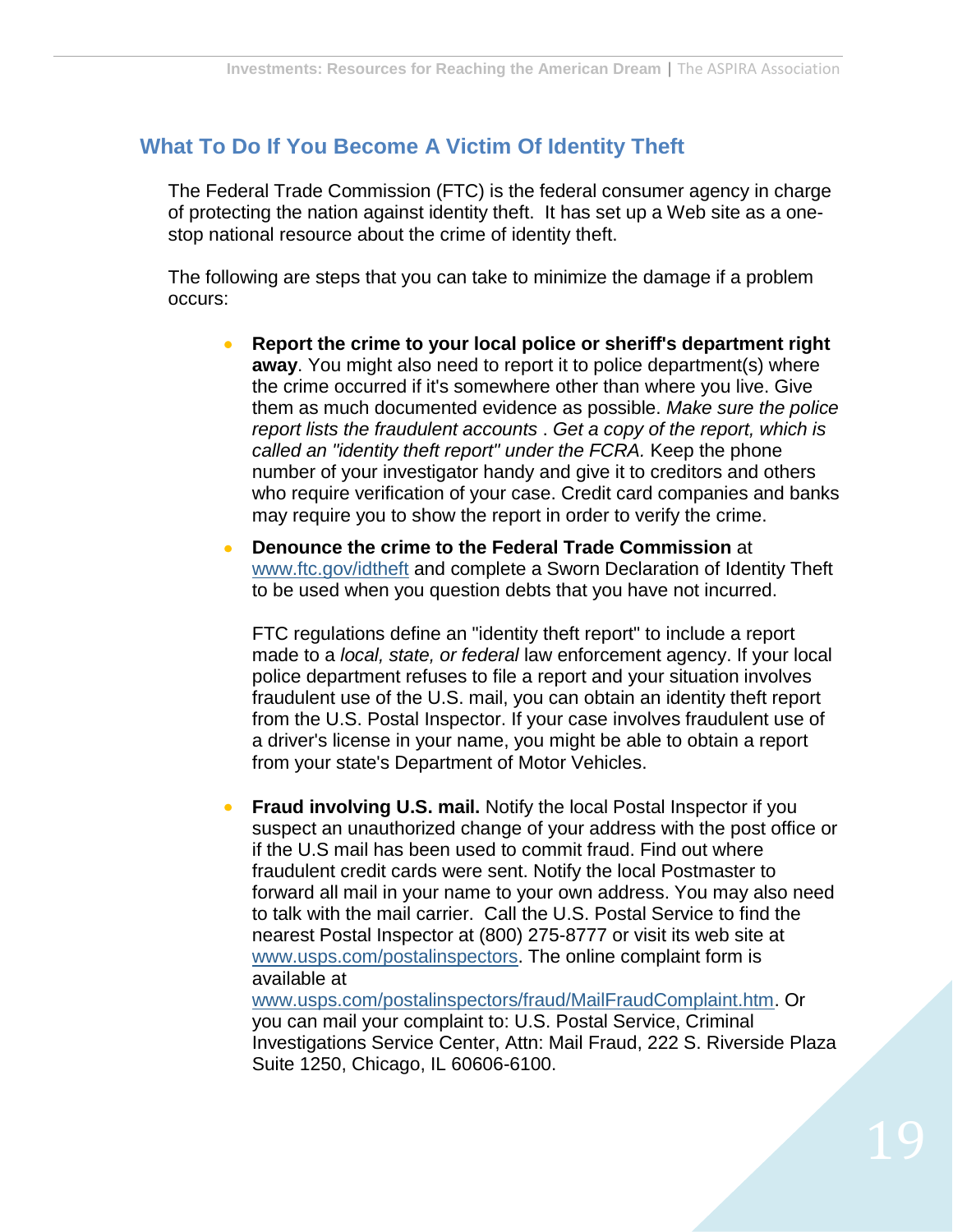**Handling problems with your existing credit or debit accounts.** *If your existing credit or debit accounts* have been used fraudulently, report it in writing immediately to the credit card company.

Request replacement cards with new account numbers. In addition to phoning the credit card company regarding the fraud, you will need to *follow up in writing* and will likely be asked to provide a fraud affidavit or a dispute form. Send the letter to the address given for "billing inquiries," *not* the address for sending payments. Carefully monitor your mail and bills for evidence of new fraudulent activity. Report it immediately. *Add secure passwords to all accounts* . These should not be your mother's maiden name or any word that is easily guessed.

**Notify credit bureaus and establish fraud alerts.** Immediately report the situation to the fraud department of the three credit reporting companies -- Experian, Equifax, and TransUnion. When you notify one bureau that you are at risk of being a victim of identity theft, it will notify the other two for you. Placing the fraud alert means that your file will be flagged and that creditors are required to call you before extending credit. Consider using a cell phone number if you have one.

| Equifax: P.O. Box         | Experian: PO Box 9532          | TransUnion: P.O. Box 6790,      |
|---------------------------|--------------------------------|---------------------------------|
| 740250, Atlanta, GA       | Allen TX, 75013                | Fullerton, CA 92834-6790.       |
| 30374-0241.               | Report fraud: Call (888)       | <b>Report fraud: (800) 680-</b> |
| <b>Report fraud: Call</b> | EXPERIAN (888-397-3742) and    | 7289 and write to address       |
| (888) 766-0008 and        | write to address above.        | above.                          |
| write to address          | TDD: Use relay to fraud number | TDD: (877) 553-7803             |
| above.                    | above.                         | E-mail (fraud victims only):    |
| TDD: (800) 255-0056       | Web: www.experian.com/fraud    | fvad@transunion.com             |
| Web: www.equifax.com      |                                | Web: www.transunion.com         |
|                           |                                |                                 |

**ATM cards.** *If your ATM or debit card has been stolen or compromised*  , report it immediately. Contact your bank and fill out a fraud affidavit. Get a new card, account number, and password. Do not use your old password. Closely monitor your account statements. *You may be liable if the fraud is not reported quickly.* Start with a phone call and immediately follow up in writing. Be sure to read the debit card contract for information about liability. Some cards are better protected in cases of fraud than others.

ATM and debit card transactions are subject to the Electronic Fund Transfer Act. (15 USC §1693) Even if you are a victim of identity theft, your liability for charges can increase the longer the crime goes unreported. For more on EFTA, see the Federal Reserve Board's guide, [www.federalreserve.gov/pubs/consumerhdbk/electronic.htm.](http://www.federalreserve.gov/pubs/consumerhdbk/electronic.htm)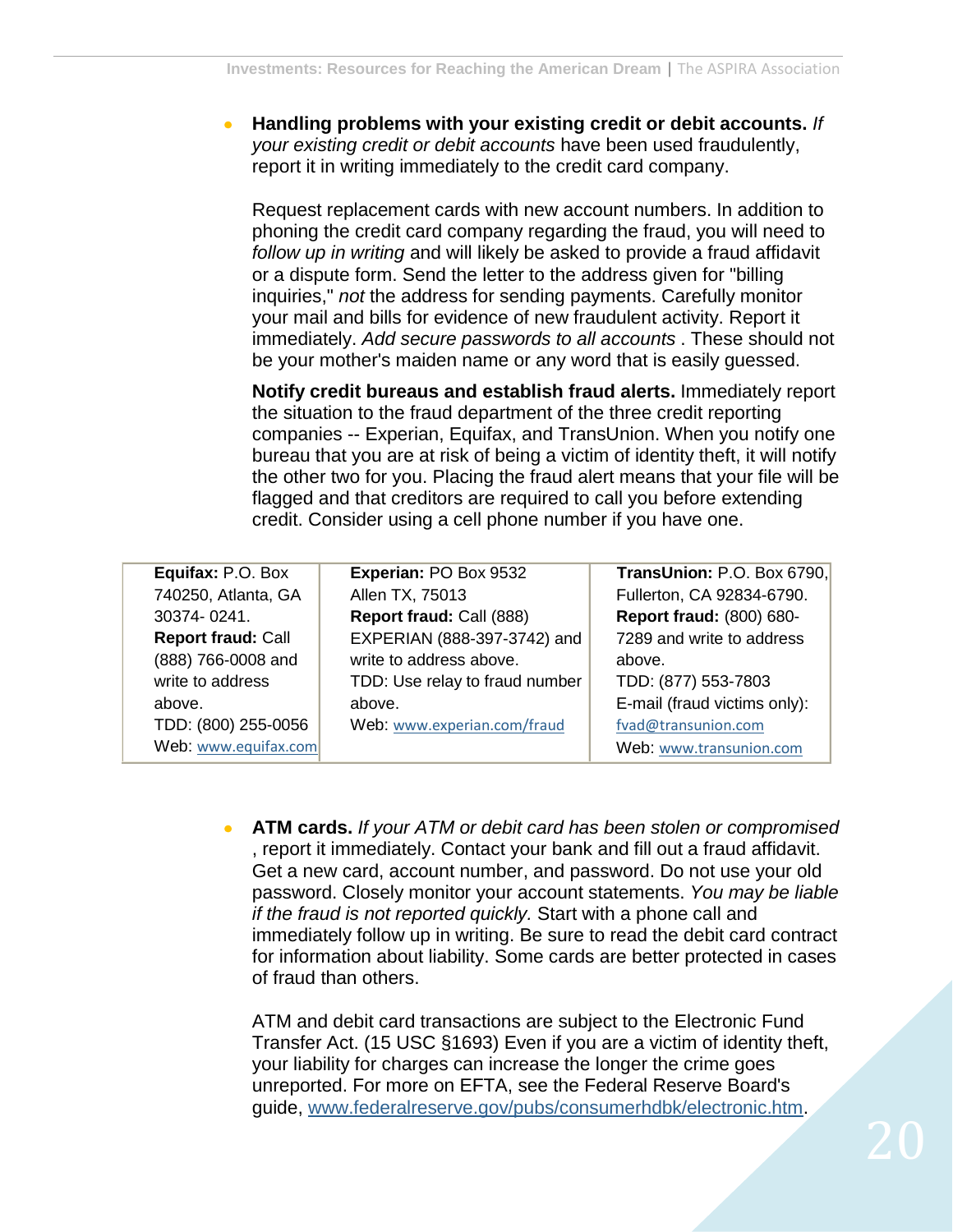Also read the FTC's guide on electronic banking, [www.ftc.gov/bcp/conline/pubs/credit/elbank.htm](http://www.ftc.gov/bcp/conline/pubs/credit/elbank.htm)

- **Driver's license number misuse.** You may need to change your driver's license number if someone is using yours as ID on bad checks or for other types of fraud. Call the Department of Motor Vehicles (DMV) to see if another license was issued in your name. Put a fraud alert on your license if your state's DMV provides a fraud alert process. Go to your local DMV to request a new number. Fill out the DMV's complaint form to begin the investigation process. Send supporting documents with the completed form to the nearest DMV investigation office.
- **Social Security number (SSN) misuse.** The Social Security Administration (SSA) does *not* in most cases provide assistance to identity theft victims. But be sure to contact the SSA Inspector General to report Social Security benefit fraud, employment fraud, or welfare fraud.
	- a) Social Security Administration online complaint form: [www.socialsecurity.gov/oig](http://www.socialsecurity.gov/oig)
	- b) SSA fraud hotline: (800) 269-0271
	- c) By mail: SSA Fraud Hotline, P.O. Box 17768, Baltimore, MD 21235

As a last resort, you might try to change your number, although *we don't recommend it except for very serious cases* . The SSA will only change the number if you fit their fraud victim criteria. See the Identity Theft Resource Center's Fact Sheet 113 for more information, [www.idtheftcenter.org/vg113.shtml](http://www.idtheftcenter.org/vg113.shtml) 

If your SSN card has been stolen or lost, order a replacement. Complete the SSA's application available at [www.socialsecurity.gov/online/ss-5.html o](http://www.socialsecurity.gov/online/ss-5.html)r by calling the SSA at (800) 772-1213, or by visiting your local SSA office. You will need to provide the required documentation such as birth certificate and government ID at your local SSA office to get a replacement card.

- **Passports.** Whether you have a passport or not, write to the passport office to alert them to anyone ordering a passport fraudulently. Contact:
	- a) U.S. Dept. of State, Passport Services, Consular Lost/Stolen Passport Section, 1111 19th St., NW, Suite 500, Washington, DC 20036.
	- b) Website: [www.travel.state.gov/passport/lost/lost\\_849.html](http://www.travel.state.gov/passport/lost/lost_849.html)
- Contact your creditors.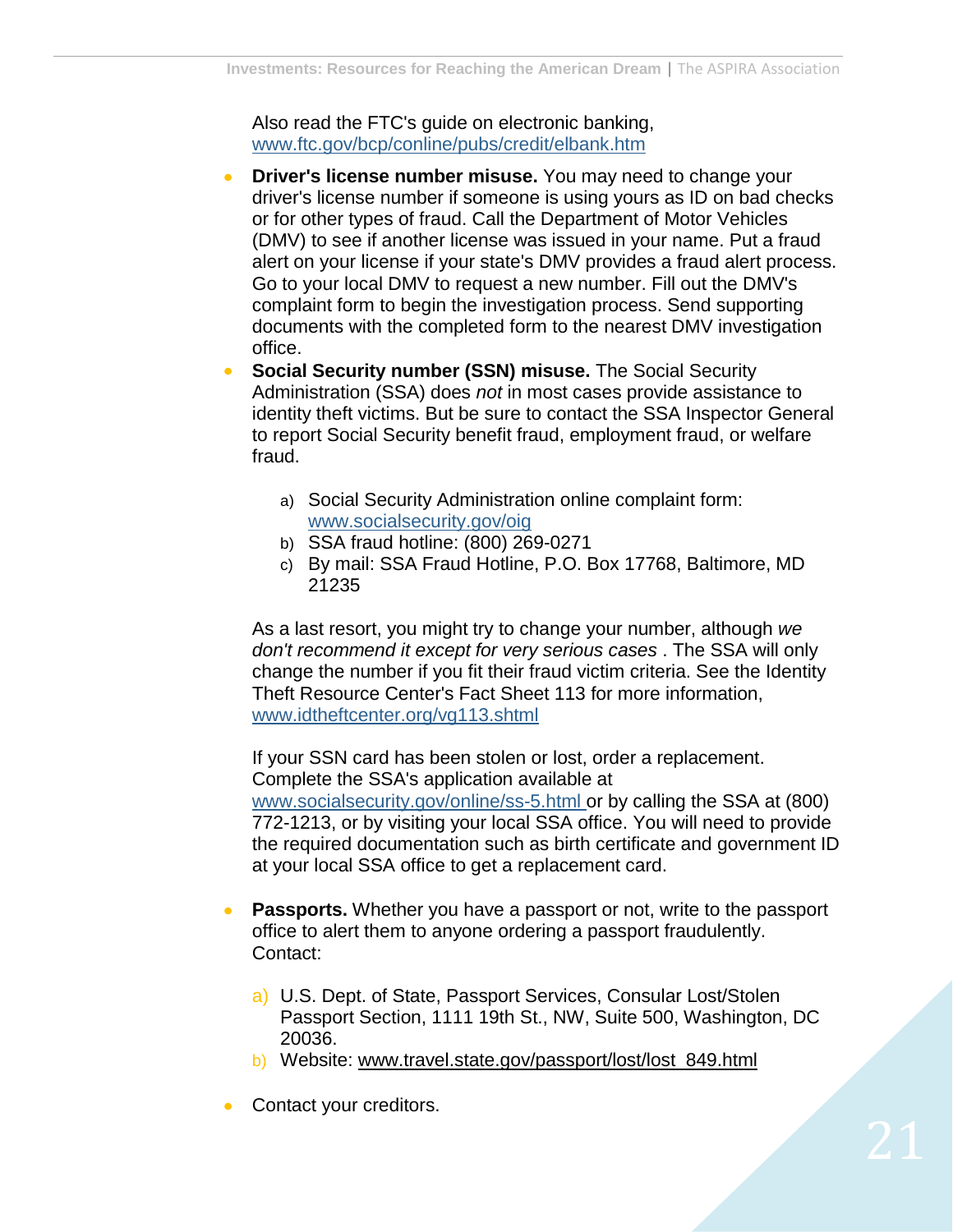### <span id="page-21-0"></span>**Investment Fraud**

<span id="page-21-1"></span>

| <b>Lesson No. M7.3</b>                                                                                                                                                                                                                                                                                                                                   |
|----------------------------------------------------------------------------------------------------------------------------------------------------------------------------------------------------------------------------------------------------------------------------------------------------------------------------------------------------------|
| <b>Lesson Objectives:</b><br>After completing this lesson participants should be able to:<br>Recognize what is investment fraud<br>Understand investment fraud fighting basic principle<br>Recognize the basic types of investment scams<br>Understand the psychology of a scam<br>Understand what to do if you become a victim of an<br>investment scam |
| Time Required: 40 Minutes                                                                                                                                                                                                                                                                                                                                |
| <b>Lesson Teaching Tips</b><br>Remind participants of a simple fraud prevention rule: "if it<br>looks too good to be true, it probably is."                                                                                                                                                                                                              |
| <b>Questions to Generate Discussion</b><br>How can you recognize a fraud scam?<br>Have you heard of anybody affected by an investment fraud<br>scam? What was all about?                                                                                                                                                                                 |
| <b>PowerPoint Slides Thumbnails</b><br><b>Slide Notes</b><br>• Present the list of<br>common fraud types.<br><b>Types of Investment Scams</b><br>- Pyramid Schemes<br>- Ponzi Schemes<br>- Stock swindles<br>- Affinity Fraud<br>- Precious Metal Fraud<br>- international Investing<br><b>Currency Fraud</b>                                            |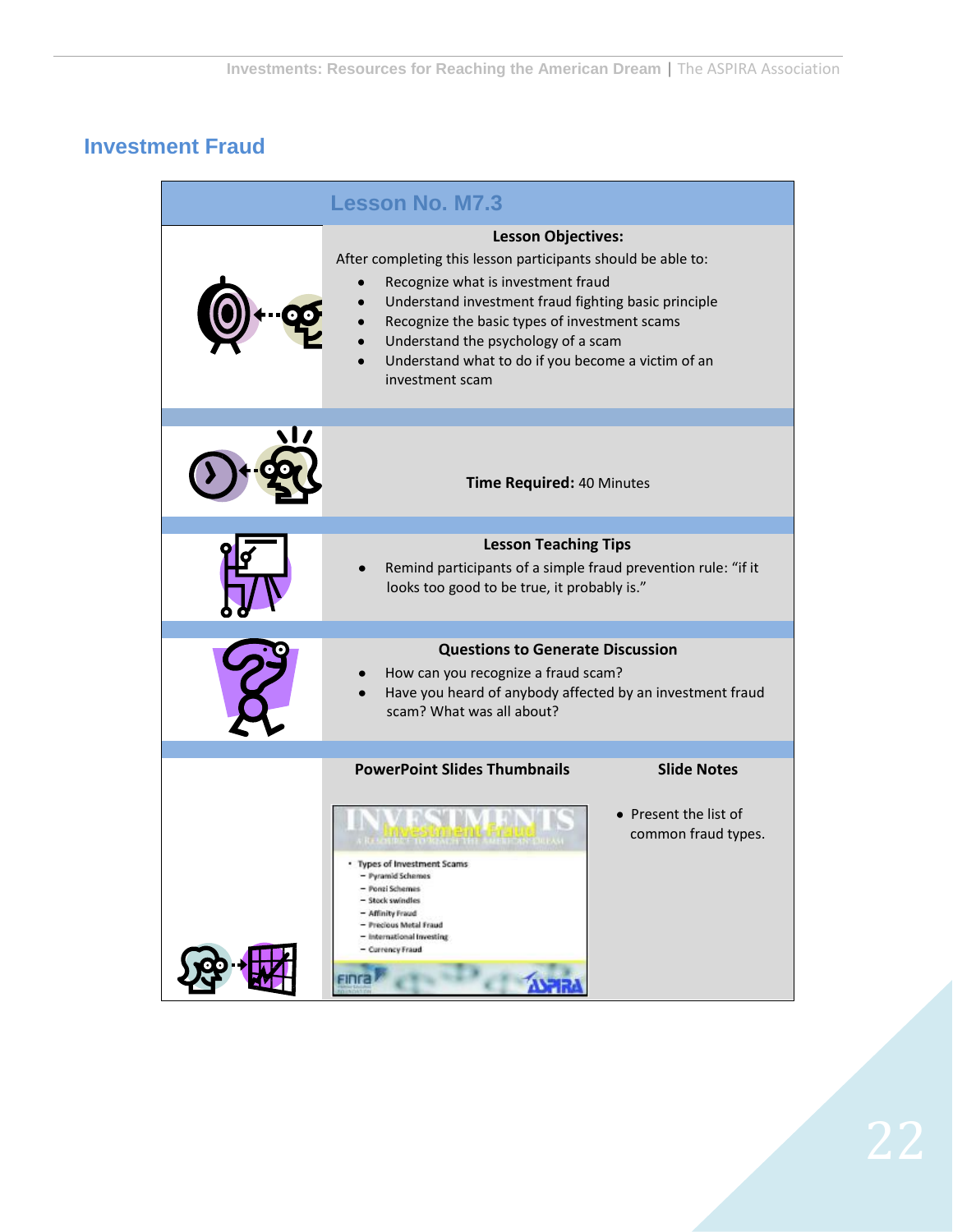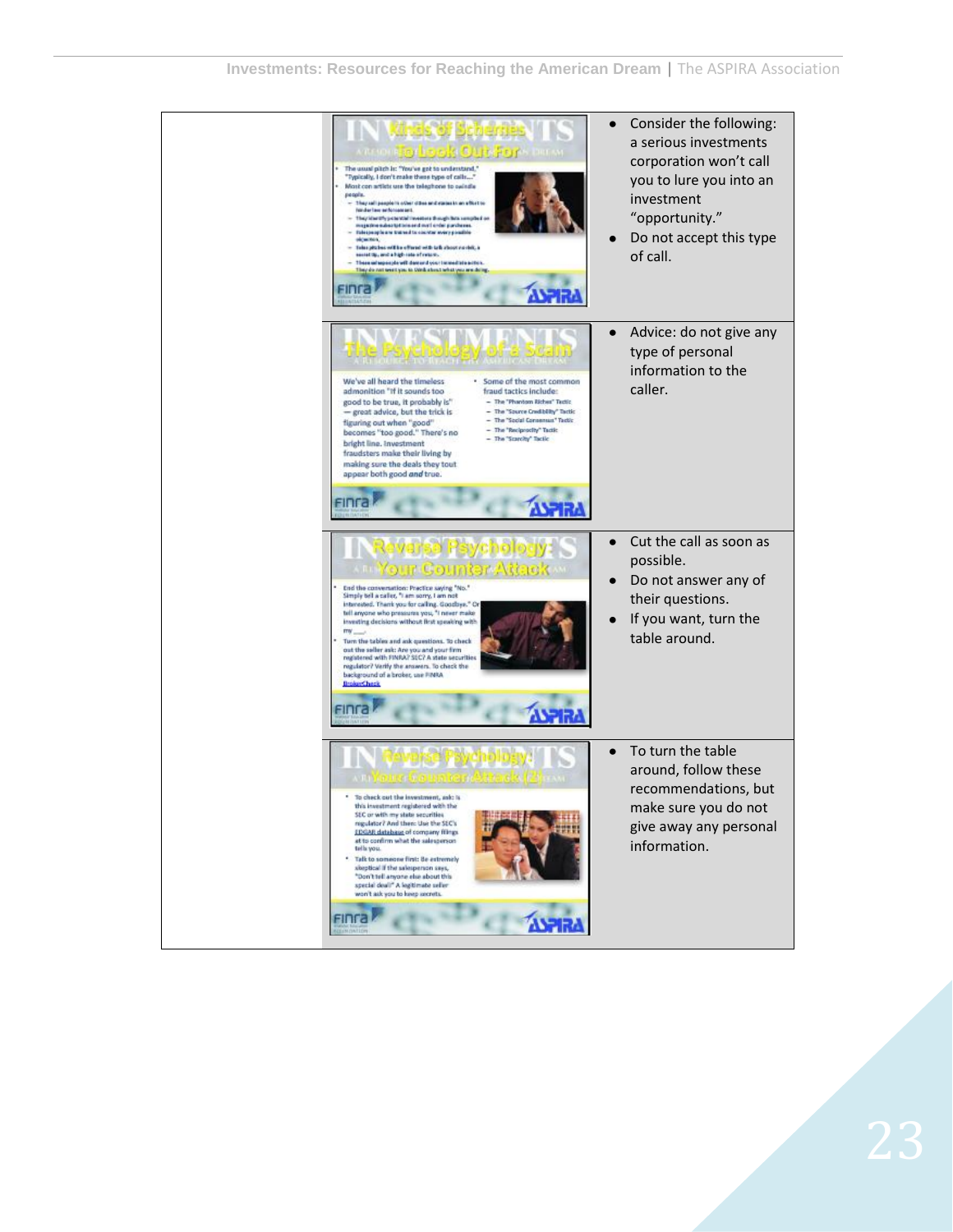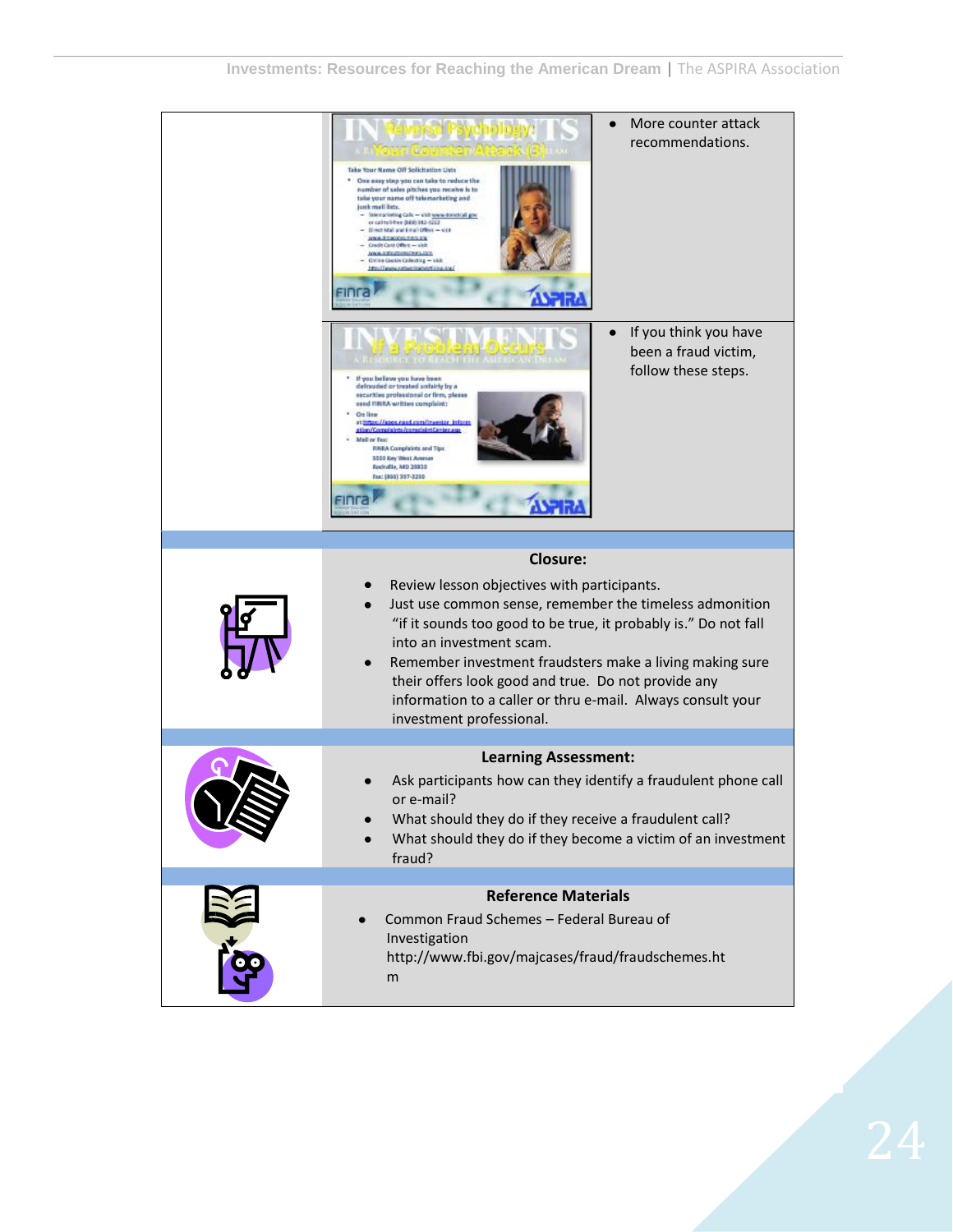Americans lose billions of dollars every year to fraudulent investment schemes that promise no risk ways to increase your money in a hurry. Unfortunately little

of this money can be recovered. Swindlers use greed and fear to cheat people from their money, but with a sound investment plan for the future you will have a stronger defense against their cons.

The North American Securities Administrators Association, an association of state investment regulators, estimates that unwary investors lose about \$1 million every hour to investment fraud promoted over the telephone. All sorts of Americans are defraud, first-time investors, senior citizens, doctors, professors, and lawyers.

It can be difficult to check out investments, there are no tires to kick or goods to inspect, also the terms of the investment deal may be hard to understand, and key facts may be left out or false statements made



by cheating salesmen. Con artists will often rush to take an investor's money before the investor has had a chance to think about what they are doing.

These swindlers are professionals; they move from city to city under different names, they have a gift for talking people into trusting them with their hard earned money. These con artists will sound like reputable business people, their materials may look professional, they may seem knowledgeable, but they are only concerned with cheating you out of your money.

### <span id="page-24-0"></span>**Investments Fraud Fighting Basic Principles**

Even if you have never been subjected to an investment fraudster's sales pitch, you probably know someone who has. Following the legendary Willie Sutton principle, fraudsters tend to go "where the money is" — and that means targeting older Americans who are nearing or already in retirement. Fraudsters also have in their sites the millions of Baby Boomers who have been accumulating sizeable retirement nest eggs through company 401(k)s and personal accounts.<sup>4</sup>

The truth is we're all at risk. Anyone with any money is bound to hear from a fraudster at some point. But you can help protect your family and friends by recognizing how investment fraudsters operate and reporting suspicious sales

1

<sup>4</sup> Source: FINRA – Investors Information, Fraud Fighting 101: <http://www.finra.org/InvestorInformation/InvestorProtection/p019140>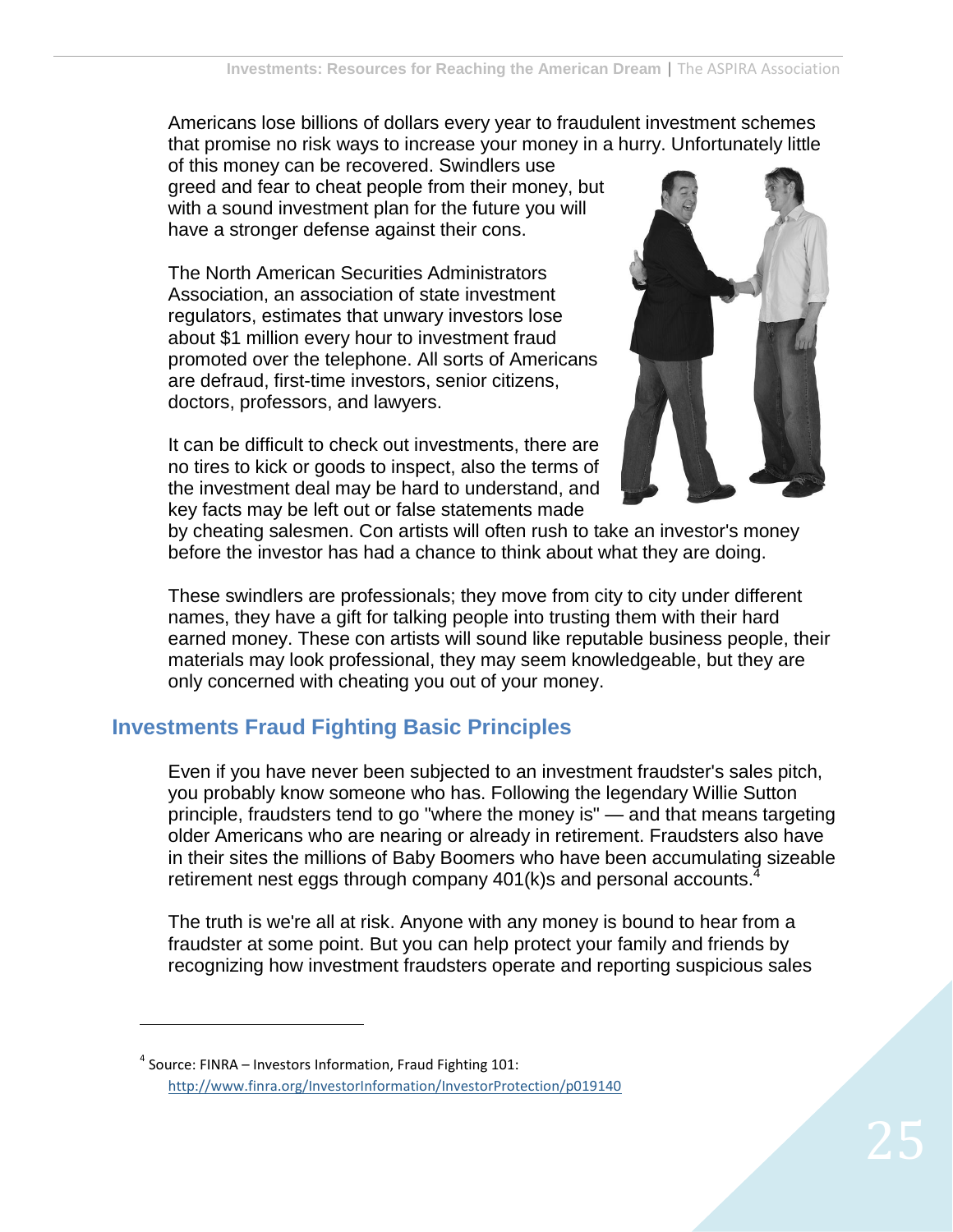pitches and actual scams. The following presents some of the most common investment scams.

### <span id="page-25-0"></span>**Types of Investment Scams<sup>5</sup>**

**Pyramid Schemes**: A pyramid scheme is a fraudulent system of making money based on recruiting an ever-increasing number of investors. The initial promoters recruit these investors, who in turn recruit more investors, and so on. The scheme is called a pyramid because the number of investors increases at each level. The small group of initial promoters at the top require a large base of later investors to support the scheme by providing profits to the earlier investors. In all pyramid schemes, the selling of a product itself is much less important than the recruiting of new investors.

In a typical pyramid scheme, new investors must pay a fee for the right to sell the products or services as well as for the right to recruit others into the pyramid for rewards unrelated to product sales or services. Very often the products or



1

services the victim must buy are unsalable, and the pyramid's promoters refuse to repurchase them. On the other hand, legitimate multilevel marketing companies will buy back unsold merchandise, although often at a discount from the original price.

Pyramid schemes are doomed to fail because their success depends on the ability to recruit more and more investors. Since there are only a limited number of people in a given community, all pyramid schemes will ultimately collapse. The only people who make money are those few who are on the top of the pyramid.

**Ponzi Schemes**: Ponzi schemes are a type of pyramid scheme named for Charles Ponzi, who duped thousands of New England residents into investing in a postage stamp speculation scheme. Ponzi told investors that he could provide a 40% return in 90 days by manipulating differences in international markets. At the high point of his success Ponzi took in \$1 million during a single three hour period. The early investors were paid off in order to make the scam look legitimate and then Ponzi took the rest of the money. Ponzi schemes promise large returns in little time, they tell you they have a new scheme that others have

<sup>&</sup>lt;sup>5</sup> Source: New York State Attorney General Office -Protection Against Fraud. [http://www.oag.state.ny.us/investors/invest\\_5.html](http://www.oag.state.ny.us/investors/invest_5.html)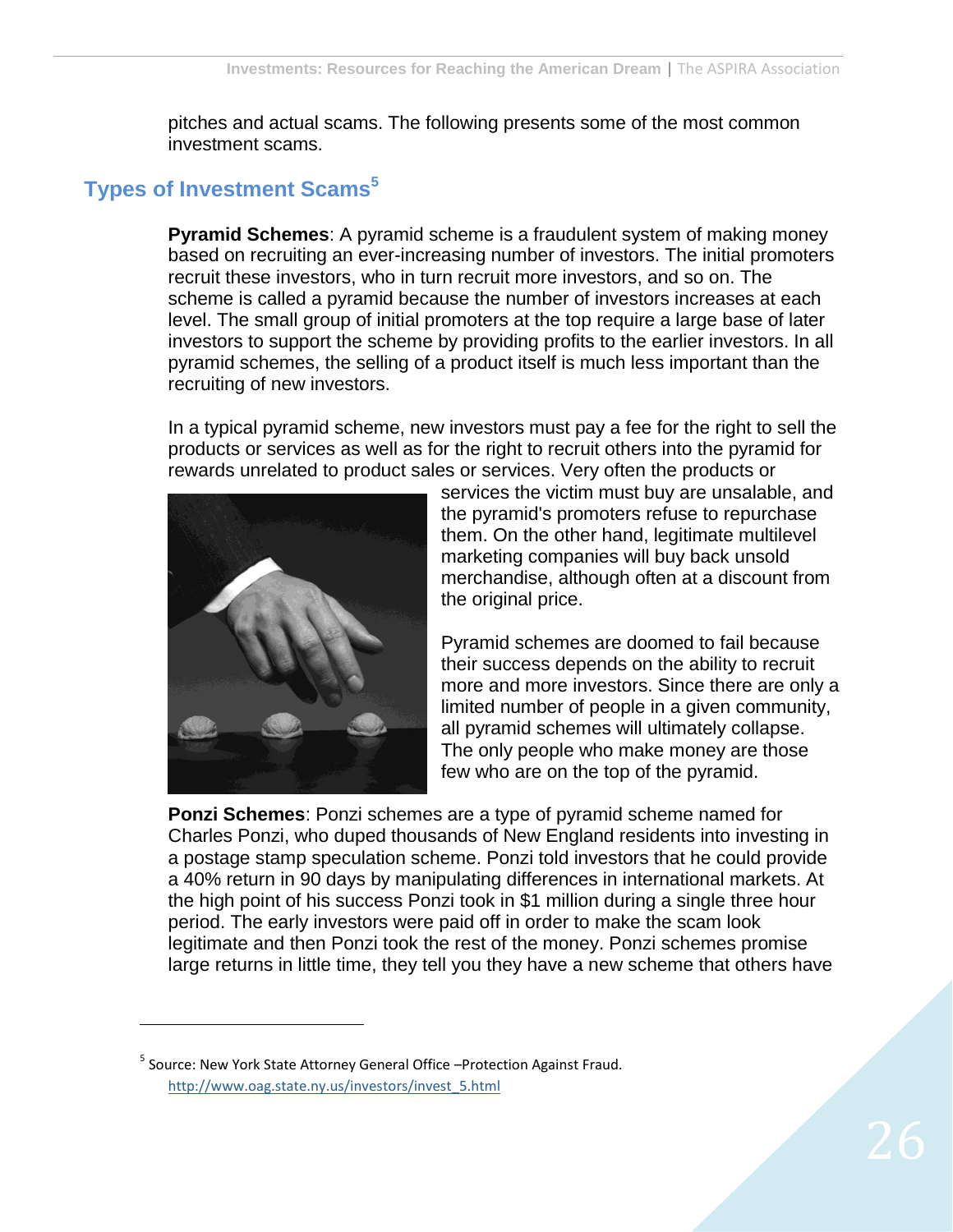overlooked, the scheme collapses when the number of investors seeking a return exceed the number of new investors to pay them off.

**Stock swindles**: The most common fraud today are stock swindles. In the past investors have lost billions in "penny stock" fraud, where investors were sold small dollar shares in a company about to make an important discovery or enter into a huge business deal. Today, microcap deals, also with small investment amounts work much the same way, investors are conned into believing that they are investing in a good solid company, when actually the company is small, weak, about to go bankrupt, or may not exist at all.

**Affinity Fraud**: Affinity fraud has become an increasingly large problem in New York, as well as throughout the United States. But just what exactly is affinity fraud? The concept is simple, but what leads up to the fraud tends to be more complex. Everyone, in some way or another, is connected to a group or association. Our interests, backgrounds and other factors will naturally lead us to those organizations or affiliations that serve our needs. Race, culture, a common language and religious beliefs also play a role in identifying us as members of unique groups that we often come to trust — sometimes to our detriment. In a world of increasing complexity, many people feel the need for a short-hand way of knowing who to trust. This can be especially true when it comes to investing money. Unfamiliar with the financial markets, too many people don't know how to thoroughly research an investment and its salesperson. So, many fall prey to affinity group fraud in which a con artist is, or seems to be, a member of the same ethnic, religious, career, or community-based group. In fact, the con artist may even be a member of the family or someone else who the investor has known for a long time. "You can trust me," says the scamster, "because I'm just like you. We share the same background and interests. And I can help you make money," an equally effective pitch, if the con artist is not a member of the group, is to lull members into a misplaced trust by first selling to a few prominent members, then pitching the scam to others by using the names of those previous purchasers. The effect is the same: once the connection to the group is established, the natural skepticism of the individual member is overcome, and one more group name is added to the sales column.

Once a victim realizes that he or she has been scammed, too often the response is not to notify the authorities but instead to try to solve problems within the group. Swindlers who prey on affinity groups often play the loyalty angle for all its worth and discourage complaints.

**Precious Metal Fraud**: Gold and silver seem like good investments, especially in hard times, you can see the asset and not worry about the value of cash. Swindlers may sell consumers coins that are said to be gold but are not or they may never deliver the goods at all. Other scams may promise precious metals directly from the mines where new technology is allowing gold to be found that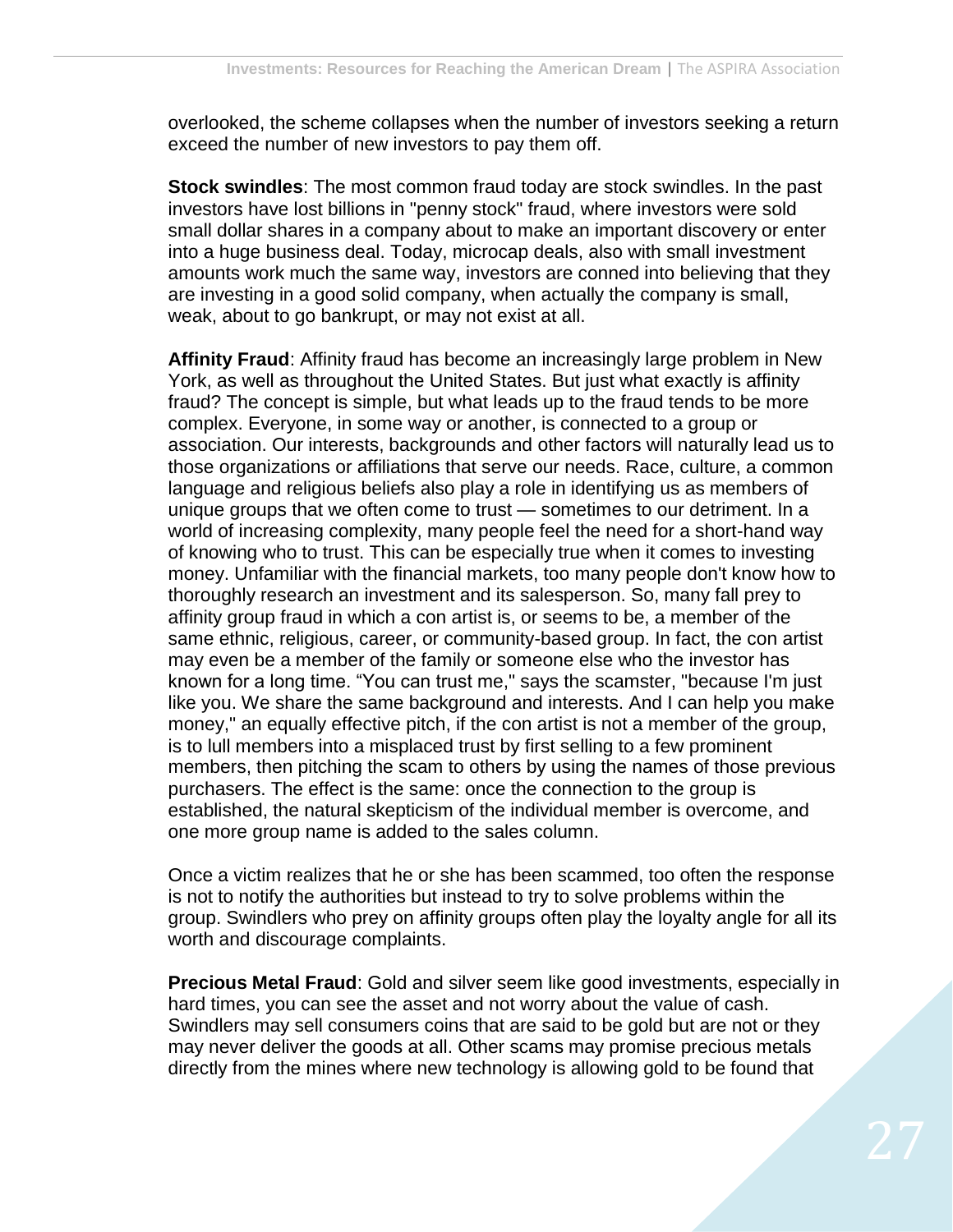was unreachable before. Most of these investors never see a dime in return for their investment.

**International Investing**: Many people are interested in investing in foreign countries, con artists have responded by offering scams with an international edge.

**Currency Fraud**: Many people are fraudulently promoting investments in foreign currency — specifically "spot" currency. Even legitimate foreign-currency investments are, however, risky.

#### <span id="page-27-0"></span>**The Face of Investment Fraud**

Recent research has shattered the stereotype of investment fraud victims as isolated, frail, and naive. Do you know anyone who meets the following description?

- $\bullet$  . Self-reliant when it comes to making decisions
- Optimistic
- Above average financial knowledge
- Above average income  $\bullet$  .
- College educated
- **Experienced a recent health or** financial setback
- Open to listening to new ideas or sales pitches

If so, you know someone who fits the profile of an investment fraudster's prime target.

### <span id="page-27-1"></span>**Kinds of Schemes to Look Out for**



"You've got to understand," said the voice on the other end of the telephone, "typically, I don't make these kinds of calls. I've got people to do that. I've got 11 years in this business and worked my way up to senior vice president with 400 clients and \$40 million dollars under management. I don't need this account, but I want it." This caller was attempting to close a deal for an unknown microcap stock by trotting out some of his most impressive facts. But it was all a lie. In fact, he had been on the job for less than a month and was reading from a script supplied by his employer.

Most con artists use the telephone to swindle people. They set up giant rooms in rented offices where they train salespeople to find victims. These "boiler rooms" have certain common characteristics.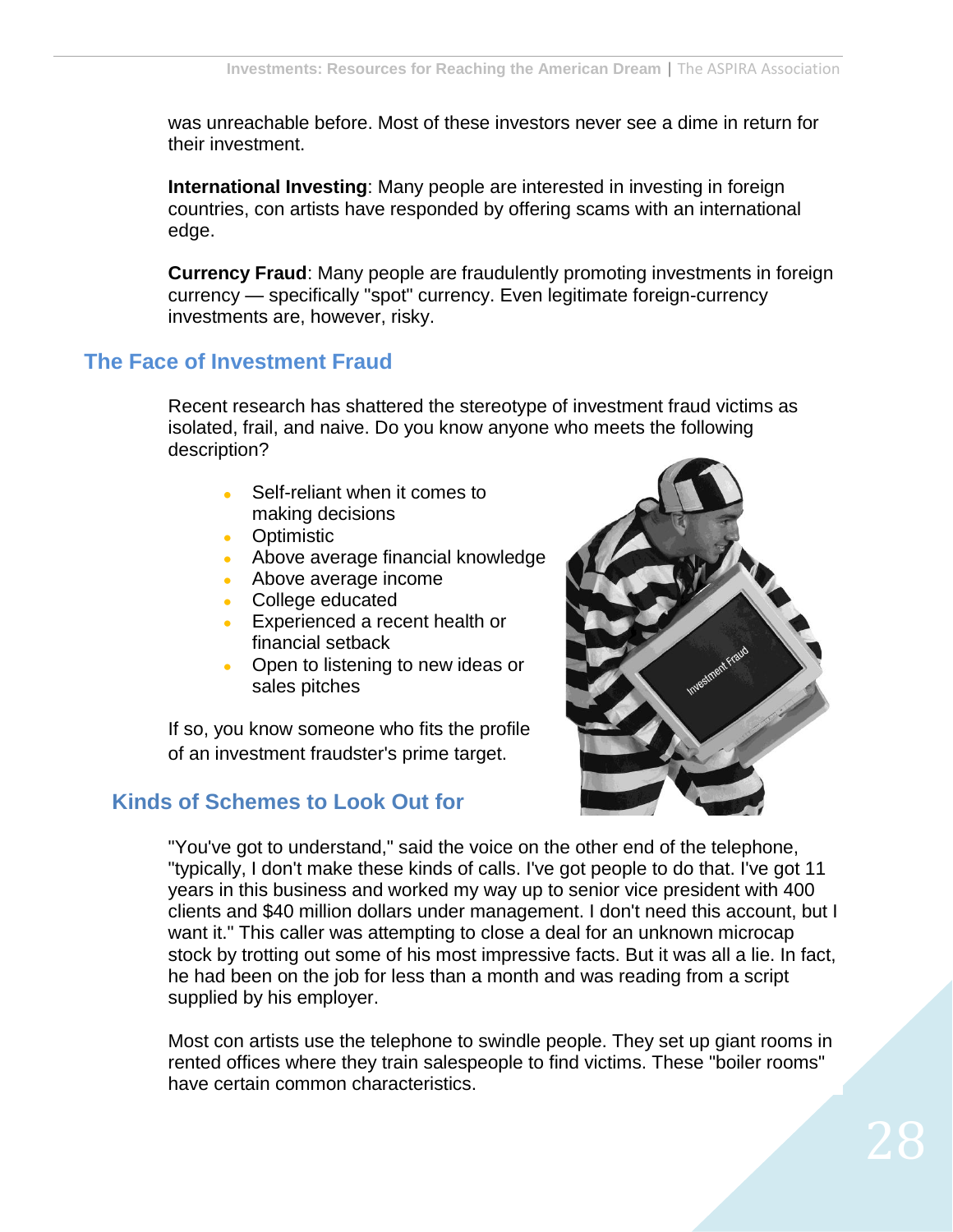- They call people in other cities and states in an effort to hinder law enforcement.
- They identify potential investors through lists complied on magazine subscriptions and mail order purchases. They trade lists of investors they think will be especially good targets.
- Salespeople are trained to counter every possible objection, they are taught never to take no for an answer and to keep you on the telephone line as long as possible.
- Sales pitches will be offered by talking about no risk, a secret tip, and a high rate of return.
- These salespeople will demand your immediate action. They do not want you to think about what you are doing, they may go so far as to have someone come pick up a check from you.
- Con artists will avoid the use of mail; they don't want you or the government to be able to find them.
- They will lull investors who suspect fraud by stalling with letters and explanations while they pack up and leave town.

### <span id="page-28-0"></span>**The Psychology of a Scam**

We've all heard the timeless admonition "If it sounds too good to be true, it probably is" — great advice, but the trick is figuring out when "good" becomes "too good." There's no bright line. Investment fraudsters make their living by making sure the deals they tout appear both good *and* true.

They're masters of persuasion, tailoring their pitches to match the psychological profiles of their targets. They look for your Achilles heel by asking seemingly benign questions — about your health, family, political views, hobbies, or prior employers. Once they know which buttons to push, they'll bombard you with a flurry of influence tactics, which can leave even the savviest person in a haze. Some of the most common fraud tactics include:

- **The "Phantom Riches" Tactic** dangling the prospect of wealth,  $\bullet$  . enticing you with something you want but can't have. "These gas wells are guaranteed to produce \$6,800 a month in income."
- **The "Source Credibility" Tactic** trying to build credibility by claiming  $\bullet$  . to be with a reputable firm or to have a special credential or experience. "Believe me, as a senior vice president of XYZ Firm, I would never sell an investment that doesn't produce."
- **The "Social Consensus" Tactic** leading you to believe that other savvy investors have already invested. "This is how \_\_\_ got his start. I know it's a lot of money, but I'm in — and so are my mom and half her church — and it's worth every dime."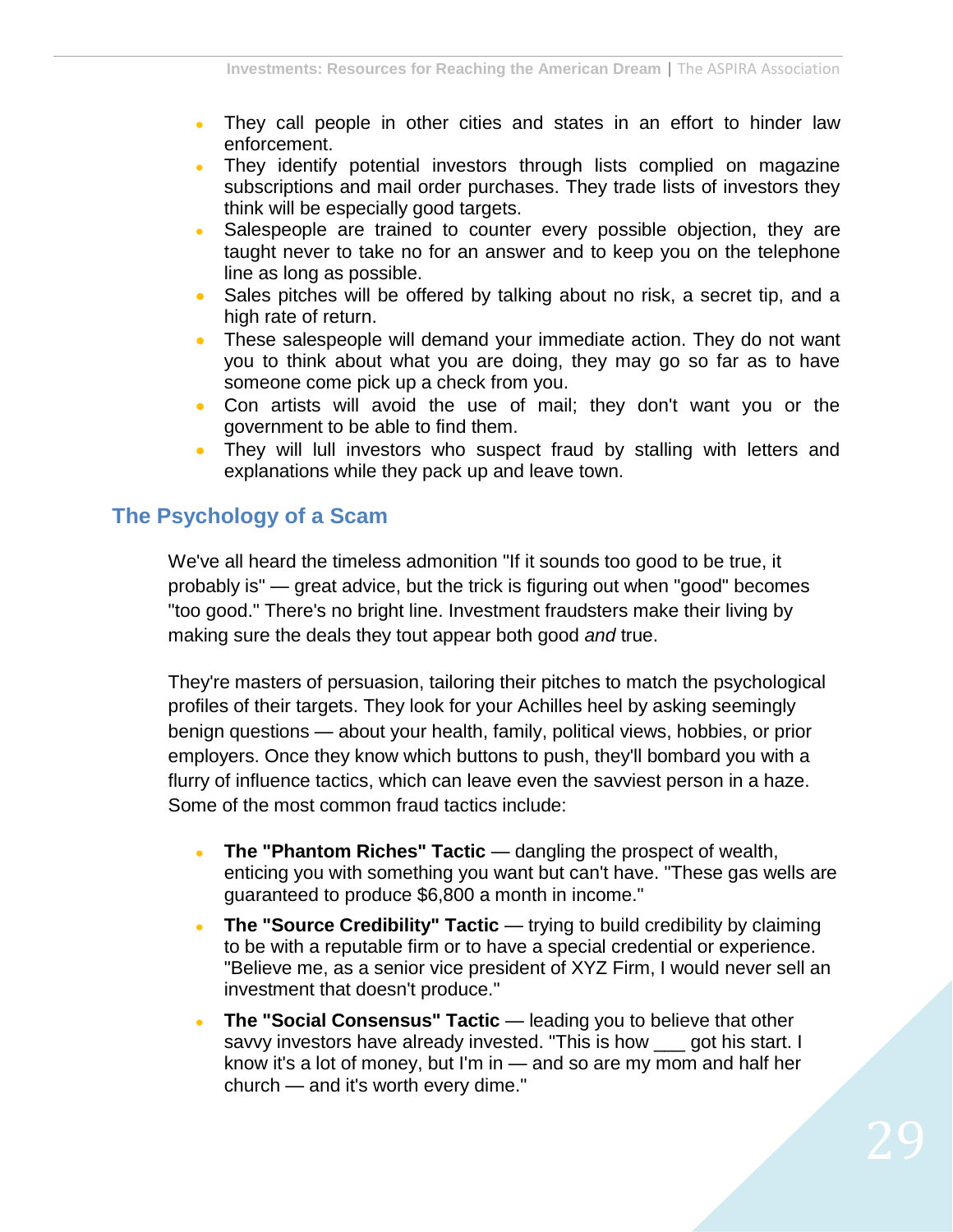- **The "Reciprocity" Tactic** offering to do a small favor for you in return  $\bullet$  . for a big favor. "I'll give you a break on my commission if you buy now half off."
- **The "Scarcity" Tactic** creating a false sense of urgency by claiming limited supply. "There are only two units left, so I'd sign today if I were you."

#### **Reverse Psychology**

If these tactics look familiar, it's because legitimate marketers use them, too. But one key difference is that real deals will still be there tomorrow. So always take the time to stop and think before making a decision.

Here are three key strategies you — or anyone you know who fits the profile of a potential fraud target — can use to help distinguish good offers from bad ones:

- 1. **End the conversation:** Practice saying "No." Simply tell a caller, "I am sorry, I am not interested. Thank you for calling. Goodbye." Or tell anyone who pressures you, "I never make investing decisions without first speaking with my . I will call you if I am still interested. Goodbye." Fill in the blank with whomever you choose — a spouse, child, financial adviser, attorney, or accountant. Knowing your exit strategy in advance makes it easier to leave the conversation, even if the pressure starts rising.
- 2. **Turn the tables and ask questions:** A legitimate investment salesperson must be properly licensed, and his or her firm must be registered with FINRA, the Securities and Exchange Commission, or a state securities regulator — depending on the type of business the firm conducts. In addition, with very few exceptions, companies must register their securities with the SEC before they can sell shares to the public.

So, before you give out information about yourself, ask a few questions first:

**To check out the seller, ask:** Are you and your firm registered with FINRA? SEC? A state securities regulator? If so, which one(s)?

**And then:** Verify the answers. To check the background of a broker, use FINRA [BrokerCheck](http://www.finra.org/InvestorInformation/InvestorProtection/p005882) or call toll-free (800) 289-9999. For an investment adviser, use the SEC's [Investment Adviser Public Disclosure Web site.](javascript:outsideLink() Also, be sure to call your state securities regulator. You can find that number in the government section of your local phone book or by contacting the [North American Securities Administrators Association](javascript:outsideLink() or (202) 737-0900.

**To check out the investment, ask:** Is this investment registered with the SEC or with my state securities regulator?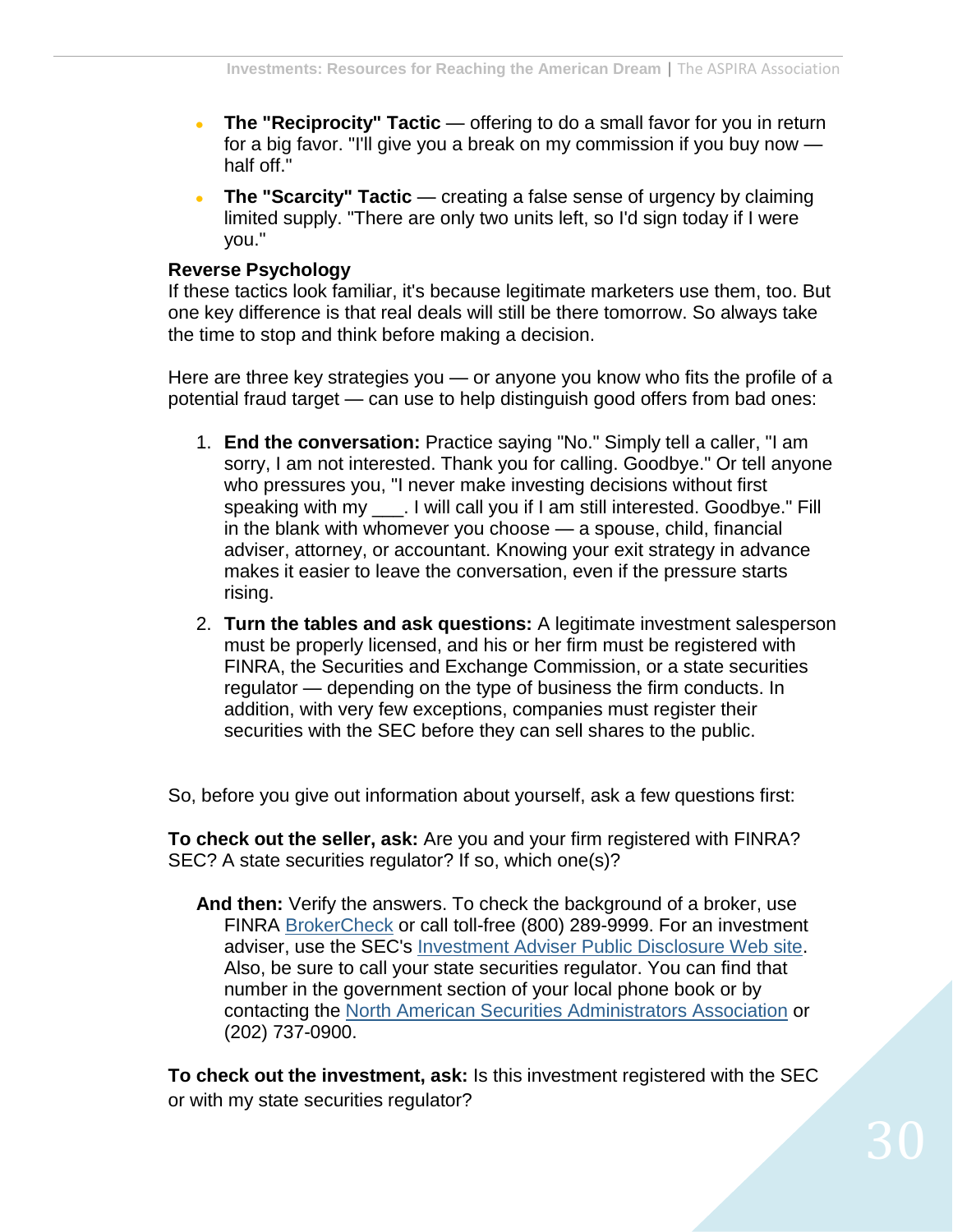- **And then:** Use the SEC's [EDGAR database](javascript:outsideLink() of company filings to confirm what the salesperson tells you. Also call your state securities regulator to find out what they know about the company.
- 3. **Talk to someone first:** Be extremely skeptical if the salesperson says, "Don't tell anyone else about this special deal!" A legitimate seller won't ask you to keep secrets. Even if the seller and the investment are registered, it's always a good idea to discuss these sorts of decisions with family or a trusted financial professional.

#### **Take Your Name Off Solicitation Lists**

One easy step you can take to reduce the number of sales pitches you receive is to take your name off telemarketing and junk-mail lists. Here's how to cut the clutter:

- **Telemarketing Calls** visit [www.donotcall.gov](javascript:outsideLink() or call toll-free (888) 382-1222
- **Direct Mail and E-mail Offers** visit [www.dmaconsumers.org](javascript:outsideLink()
- **Credit Card Offers** visit [www.optoutprescreen.com](javascript:outsideLink()
- **Online Cookie Collecting visit**  $\bullet$ [http://www.networkadvertising.org/](javascript:outsideLink()

Most legitimate marketing firms will honor your request. So, if you receive a solicitation after taking the steps above, you should be all the more skeptical of the offer.

#### **If a Problem Occurs**

If you believe you have been defrauded or treated unfairly by a securities professional or firm, please send FINRA a written complaint. If you suspect that someone you know has been taken in by a scam, be sure to give FINRA that tip. Here's how:

#### **Online**

[File a Complaint](https://apps.nasd.com/Investor_Information/Complaints/complaintCenter.asp) (for you) [Send a Tip](http://www.nasd.com/fileatip) (for others)

#### **Mail or Fax:**

FINRA Complaints and Tips 9509 Key West Avenue Rockville, MD 20850 Fax: (866) 397-3290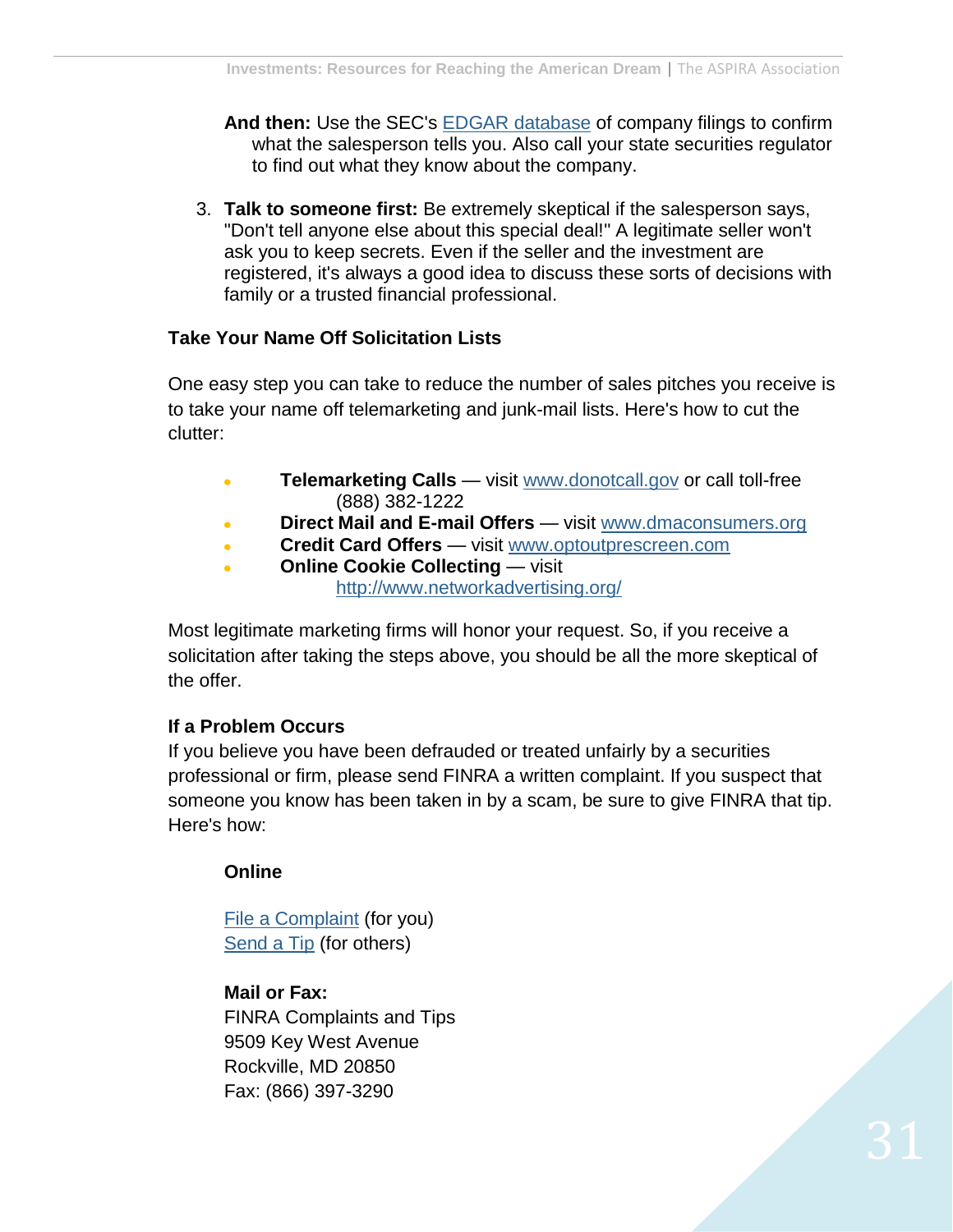### <span id="page-31-0"></span>**Arbitration and Mediation**

When you file a complaint, bear in mind that neither FINRA, the SEC, nor your state regulator can act as your personal attorney. If your primary goal in filing a complaint is to get your money or securities back, you might need to take matters into your own hands, either through the courts or by considering arbitration or mediation.

When you opened your brokerage account, you likely signed an account agreement requiring that you resolve any disputes with your broker or the firm through arbitration. FINRA administers the largest forum in the U.S. for resolving disputes between brokers and investors. The first step in filing for arbitration or mediation is to visit the "Arbitration and Mediation" section of FINRA's Web site at www.finra.org.

With arbitration, your case goes to an individual arbitrator or a panel of arbitrators that is assembled to decide the outcome. Many people hire an attorney to help them with an arbitration case because the brokerage firm will almost certainly have legal representation. In addition, an arbitration decision is binding, which means you cannot appeal or take the case to court. In some cases, you may be present at the arbitration. However, if your loss is less than \$25,000, you can choose not to appear before an arbitration panel. Instead, you can request that the panel use a method called simplified arbitration and base its ruling on documents and on written explanations from you and your broker. FINRA's Web site provides links to law schools in several states that provide guidance to investors free of charge through arbitration clinics.

With mediation, you, your brokerage firm, and a neutral third party try to resolve the case. This method of working out a dispute is usually less costly and less confrontational than other ways, but it's also voluntary and nonbinding. That means that at any point one participant can walk away, effectively ending the negotiation. In addition, you and the firm must agree to the terms of a settlement before it becomes final.

For more information about arbitration and mediation, go to FINRA's Web site at www.finra.org.